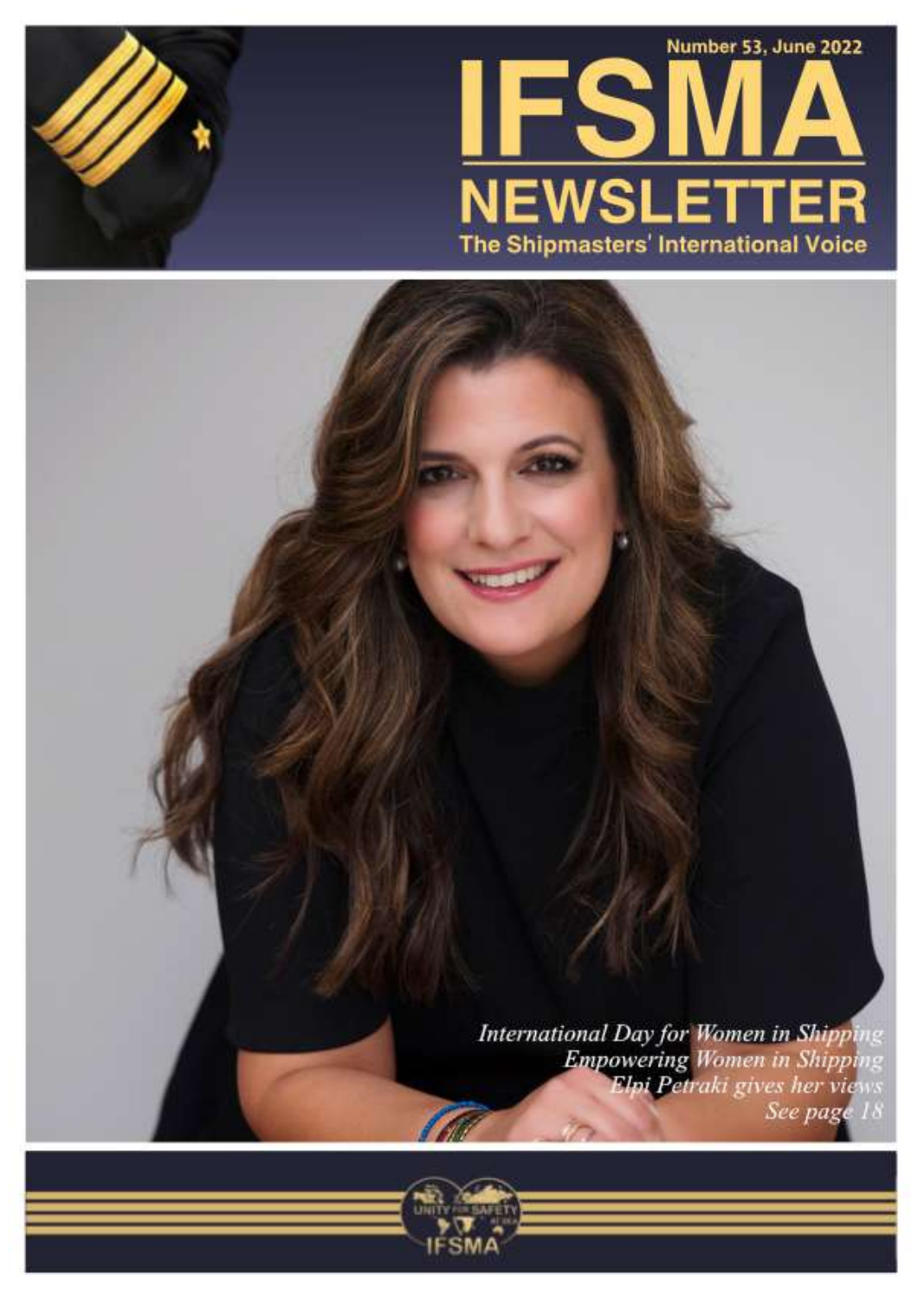#### **International Federation of Shipmasters' Associations (IFSMA)**

ITF House • 49-60 Borough Road • London SE1 1DR • United Kingdom • Telephone: +44 (0)20 7261 0450 • Editor P. Owen • News Editor P. Ridgway Email:*HQ@ifsma.org* • Website:www.ifsma.org • Facebook:www.facebook.com/ifsma · Twitter:@ifsma · LinkedIn:"Secretary General IFSMA"

| <b>Contents</b>                                         |                | <b>Secretary General's Report</b>                                                                                                                                                                                                                                                                                                                                                                                                                                                                                                                                                                     |
|---------------------------------------------------------|----------------|-------------------------------------------------------------------------------------------------------------------------------------------------------------------------------------------------------------------------------------------------------------------------------------------------------------------------------------------------------------------------------------------------------------------------------------------------------------------------------------------------------------------------------------------------------------------------------------------------------|
| Secretary General's Report                              | $\overline{2}$ | It has been very much routine business here at the<br>Headquarters, but early in the month we were honoured<br>with a visit to our office at the ITF of the management<br>board of the Norwegian Marine Officers' Association, one<br>of our eight founding members. Paul and I were able to<br>brief them on the recent work of IFSMA and some of the<br>key issues we are focussing on at the IMO. It was also an<br>opportunity for us to thank them for all their support over<br>the years and they effort they put into supporting IFSMA at<br>the IMO with subject matter experts when needed. |
| From the News Editor                                    | 3              |                                                                                                                                                                                                                                                                                                                                                                                                                                                                                                                                                                                                       |
| The IMO Digest                                          | 3              |                                                                                                                                                                                                                                                                                                                                                                                                                                                                                                                                                                                                       |
| <b>IMO Madagascar Port Security Workshop</b>            | 3              |                                                                                                                                                                                                                                                                                                                                                                                                                                                                                                                                                                                                       |
| Developing a National Maritime Security Risk Register   | 3              |                                                                                                                                                                                                                                                                                                                                                                                                                                                                                                                                                                                                       |
| Abuja MoU                                               | 4              | The highlight of the month here in the UK and with some<br>members of the Commonwealth are the ongoing<br>celebrations for Her Majesty the Queen's Platinum<br>Anniversary (70 years) of her accession to the throne as<br>the UK Head of State. It is quite the most remarkable<br>milestone in the UK's history.                                                                                                                                                                                                                                                                                    |
| The first International Day for Women in Maritime       | 5              |                                                                                                                                                                                                                                                                                                                                                                                                                                                                                                                                                                                                       |
| ISWG-GHG 12: Reducing GHG Emissions from Ship           | 5              |                                                                                                                                                                                                                                                                                                                                                                                                                                                                                                                                                                                                       |
| Day of the Seafarer 2022                                | 7              | Here I am reminded that she comes from a long line of<br>sailor kings and she and her family play important roles by<br>way of providing patronage in a number of seafarers'<br>charities.                                                                                                                                                                                                                                                                                                                                                                                                            |
| Ukrainian port workers' appeal                          | 7              |                                                                                                                                                                                                                                                                                                                                                                                                                                                                                                                                                                                                       |
| Simplifying savings lives: automating AMVER             | 8              |                                                                                                                                                                                                                                                                                                                                                                                                                                                                                                                                                                                                       |
| Why ports are at the heart of sustainable development   | 10             |                                                                                                                                                                                                                                                                                                                                                                                                                                                                                                                                                                                                       |
| International Chamber of Shipping on the Future of Fuel | 11             |                                                                                                                                                                                                                                                                                                                                                                                                                                                                                                                                                                                                       |
| Fumigant poisoning                                      | 12             |                                                                                                                                                                                                                                                                                                                                                                                                                                                                                                                                                                                                       |
| Air Cargo                                               | 13             |                                                                                                                                                                                                                                                                                                                                                                                                                                                                                                                                                                                                       |
| US Coast Guard Academy graduation                       | 14             |                                                                                                                                                                                                                                                                                                                                                                                                                                                                                                                                                                                                       |
| I-Kiribati seafarers' repatriation                      | 15             |                                                                                                                                                                                                                                                                                                                                                                                                                                                                                                                                                                                                       |
| ICS and Suez accord                                     | 16             |                                                                                                                                                                                                                                                                                                                                                                                                                                                                                                                                                                                                       |
| <b>USCG &amp; JCG Cooperation</b>                       | 17             |                                                                                                                                                                                                                                                                                                                                                                                                                                                                                                                                                                                                       |
| <b>Empowering Women in Shipping</b>                     | 18             |                                                                                                                                                                                                                                                                                                                                                                                                                                                                                                                                                                                                       |
| Hybrid powered Ro-Pax ferries                           | 19             |                                                                                                                                                                                                                                                                                                                                                                                                                                                                                                                                                                                                       |
| Atlantic medical evacuation                             | 19             | Nevertheless we should not get too carried away and<br>forget those who are less fortunate around the world. We<br>should in particular spare a thought for our colleagues in<br>Ukraine who are suffering so terribly in the war being<br>waged on them by Russia and the barbaric treatment they<br>are having to suffer. We should all give them whatever<br>support we can and pray that the Russians desist their<br>operations, withdraw their forces and allow this proud<br>nation the chance to try and rebuild their shattered lives.                                                       |
| Australian election update                              | 20             |                                                                                                                                                                                                                                                                                                                                                                                                                                                                                                                                                                                                       |
| Dangers of cargo liquefaction                           | 21             |                                                                                                                                                                                                                                                                                                                                                                                                                                                                                                                                                                                                       |
| Marine geospatial collaboration                         | 21             |                                                                                                                                                                                                                                                                                                                                                                                                                                                                                                                                                                                                       |
| Readers are reminded that the opinions expressed in the |                | With fair winds and a following sea                                                                                                                                                                                                                                                                                                                                                                                                                                                                                                                                                                   |

IFSMA Newsletter are those of the author and not necessarily in accord with IFSMA policy.

Jim Scorer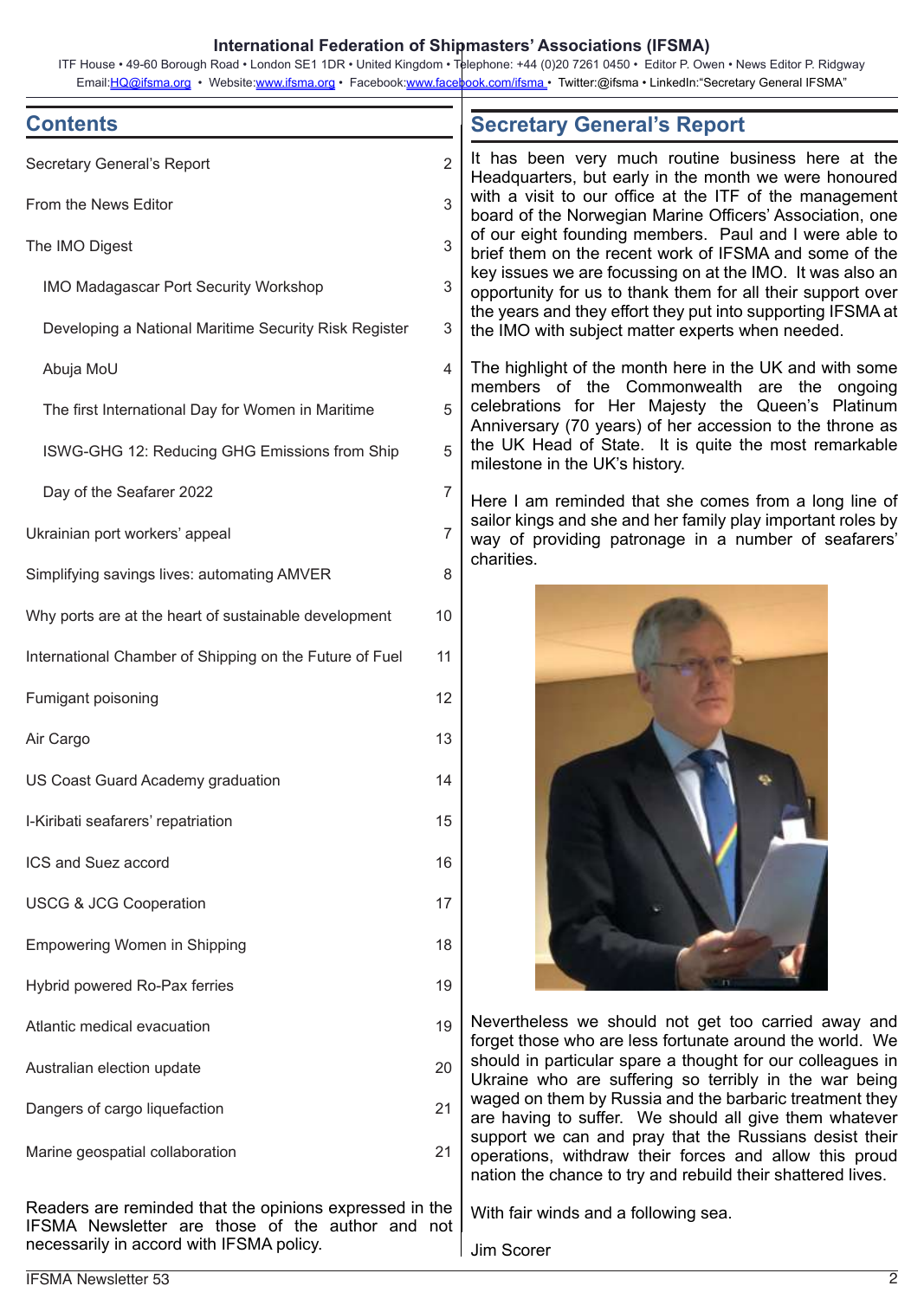# **From the News Editor**

## **Aden: Dilapidated oil tankers and dhow traffic**

HE Dr Abdul Salam Hamid, Minister of Transport, Government of Yemen accompanied by the Under-Secretary of the Ministry, Captain Ali Al-Subhi, conducted an inspection on 18 May to Yemen Gulf of Aden Ports Corporation (YGAPC), to discuss a number of important and sensitive issues.



They were received by Dr Mohammad Alawi Amzerba, the Executive Chairman of the Board of Directors of YGAPC and members of the Port Corporation's senior management. They discussed the problem of dilapidated oil tankers in the port, and ways to prevent them from causing pollution or the risk of their sinking in the port, as well as legal and procedural aspects.

The meeting discussed the steps that have been taken regarding the hinterland of the port which comprises strategic areas for the development and expansion of the port and marine services.



At the close of the meeting, HE The Minister of Transport stressed that the Presidential Command Council and the government are paying attention to the port of Aden, as one of the most important sovereign facilities that must be supported to contribute more to the development of the national economy, and to attract investors to the port of Aden, which he said will remain the best in its distinguished strategic location.

A few weeks earlier it was reported that Aden had handled more than 63,000 tons of cargo moved by dhow during 2021

Cargo exported and imported through the port of Aden by dhow with neighbouring ports in the Sultanate of Oman, Djibouti and Somalia achieved a noticeable increase in 2021 compared to the previous six years. There was an increase of approximately 103% compared to 2020 where the tonnage handled was 31,126 tons.

Illustrations per: www.portofaden.net

# **The IMO Digest**

A summary of some of the news received with grateful thanks from the excellent IMO Media service in recent weeks.

*Illustrations per www.imo.org ©*

# **IMO Madagascar Port Security Workshop**

Strengthening port security was the focus of a workshop held from 9 to 13 May in Antananarivo, Madagascar.

IMO officials assisted the maritime administration to develop the legal framework to give full and complete effect to the IMO instruments dealing with maritime security, including the International Ship and Port Facility Security Code (ISPS Code).

This workshop focused on the legislative aspect of maritime security. Participants are also discussing improving the collaboration of the various bodies involved in maritime security and strengthening the know-how of the Port Facility Security Officers (PFSOs) – who develop security plans and procedures for the port facilities.

#### **EU sponsorship**

It is understood that the workshop was the first of a series of activities in Madagascar under a port security project, sponsored by the European Union. It is anticipated that future workshops will involve further collaboration between the implementing partners, IMO, the International Criminal Police Organization (INTERPOL) and the United Nations Office on Drugs and Crime (UNODC).

Madagascar's Port Maritime and Waterways Agency hosted the workshop for 27 participants from various agencies including Customs, fisheries surveillance, police, navy, and representatives of the ports of Toamasina and Ehoala.

# **Developing a National Maritime Security Risk Register**

#### **IMO supports Kenya**

Identifying emerging threats to maritime security is key in developing the right tools to ensure sound maritime security governance.

To address this, thirty participants from several Kenyan Government ministries and agencies with responsibility for maritime security policy and operational implementation took part in a five-day IMO-sponsored workshop from 9 to 13 May. They assisted the Kenyan Government in the development of its National Maritime Security Risk Register.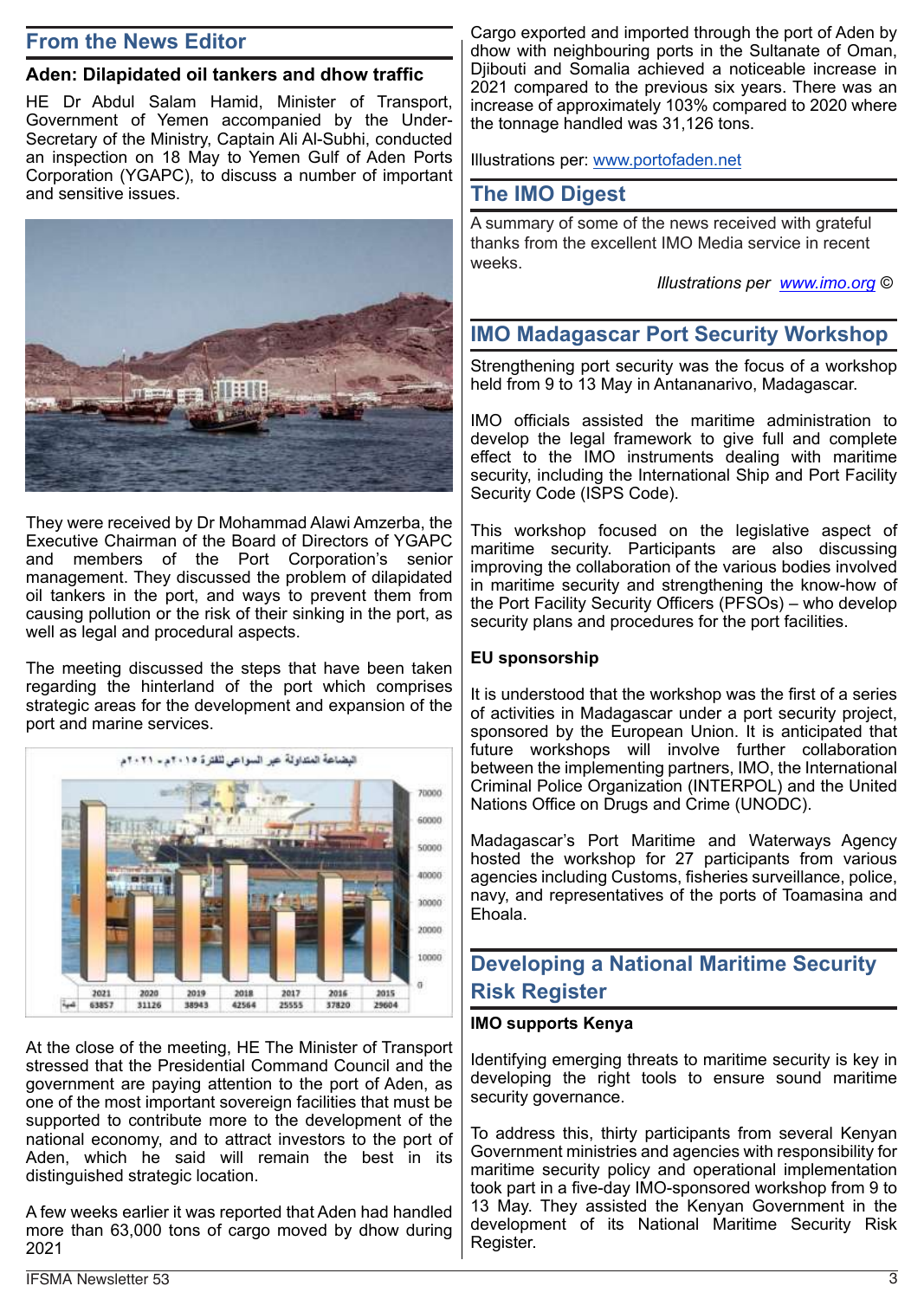It is understood that the finalized National Maritime Security Risk Register will assess the threat, impact, and vulnerability criteria of all security threats to Kenyan national maritime security interests. This will enable the National Maritime Security Committee to formulate and coordinate new work programmes to mitigate these risks.

Furthermore, the scheme will also drive the development of the strategic objectives in the Kenyan National Maritime Security Strategy, which will set out Kenya's vision for how it will safeguard its maritime domain for the next twenty years.

Securing and safeguarding the growth of the country's blue economy is critical for development and economic growth. This forum followed an earlier workshop on the Development of the National Maritime Security Strategy held this year on 7 and 8 March, which shared good practice on the establishment of an effective National Maritime Security Committee structure development of a National Maritime Security Strategy.

## **EU-funding**

This multi-agency workshop of 9 to 13 May was an excellent example of the whole of government approach to maritime security. The workshop is part of the EUfunded project on Port Security and Safety of Navigation in Eastern and Southern Africa and The Indian Ocean, which IMO is delivering with implementing partners Interpol and UNODC.

# **Abuja MoU**

**Harmonizing Port State Control and Flag State implementation**

#### **IMO collaboration**

Heads of Maritime Administrations in West and Central Africa discussed Port State Control and Flag State implementation during a three-day regional workshop in Lagos held from 9 to 11 May.

The main objective of the workshop was to provide a platform to create awareness on the duties and responsibilities of the Heads of Maritime Administrations on port State control matters and to exchange views and discuss experiences to enhance the harmonization of port State control (PSC) activities and flag State implementation in the Abuja MoU region. They also discussed information sharing capabilities.

The Abuja MoU is one of ten regional Port State Control regimes (for more information on PSC readers are invited to see here: https://tinyurl.com/2p9yaw68 )

The high-level workshop was a collaboration between IMO, the Secretariat of Abuja MoU, Nigerian Maritime Administration and Safety Agency and the Federal Ministry of Transportation, Nigeria. Participants were more than 100 officials from 20\* of the 22 Member States of Abuja MoU.

Heads of Maritime Administrations were urged to take immediate action in giving effect to Corrective Action Plans following the IMO Member State Audit (IMSAS) of States in the region. To support gender equality, they were encouraged to include women when nominating personnel for IMSAS auditors following the applicable training.



Specific workshop outcomes included:<br>I. Familiarization on the need for

Familiarization on the need for an effective port State control regime and the risks and dangers of not doing so.

- Enhanced procedures for port State control inspections, requirements for port State control officers (PSCOs) and understanding of the functioning and harmonization work among regional PSC regimes.
- A progress report on the Abuja MoU on port State activities and Near Coastal Voyage Code.
- Appreciation of IMO's Integrated Technical Cooperation Programme (ITCP) activities and how they relate to the region.
- A draft assessment format for eventual consideration by the Abuja MoU Committee was developed. Participants were encouraged and guided on how to complete and submit an IMO flag State performance self-assessment form.

Three member States (Democratic Republic of the Congo, Equatorial Guinea and Mauritania) made commitments to submit their letters of acceptance to attain full membership of Abuja MoU.

\*The participating countries included Angola, Benin, Cabo Verde, Cameroon, Congo, Côte d'Ivoire, Democratic Republic of the Congo, Equatorial Guinea, Gabon, Gambia, Ghana, Guinea, Guinea Bissau, Liberia, Mauritania, Nigeria, Senegal, Sierra Leone, South Africa and Togo.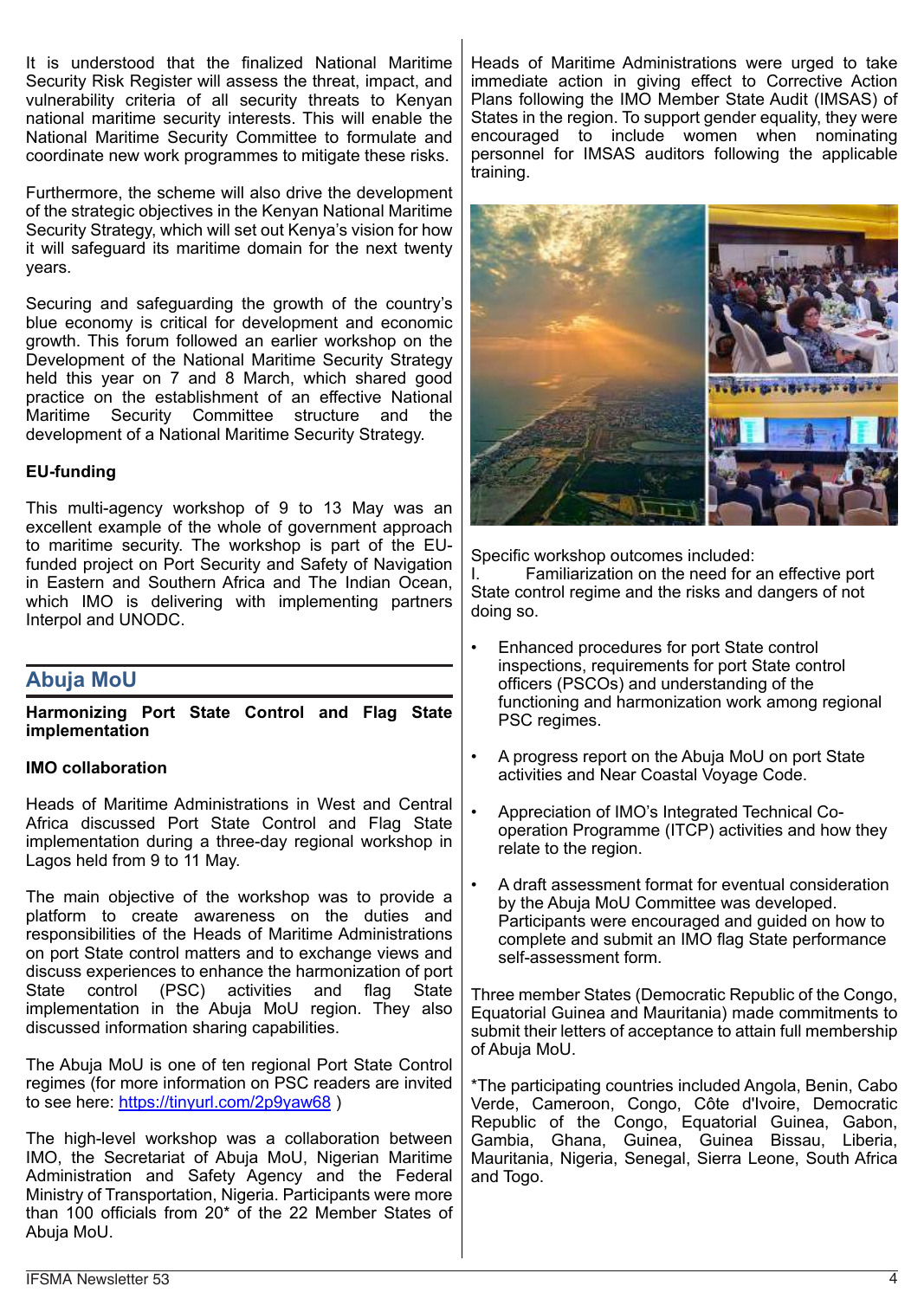# **The first International Day for Women in Maritime**

The first International Day for Women in Maritime on 18 May provided a platform to highlight and celebrate the achievements of women in maritime and identify areas of improvement for gender balance.

IMO Secretary-General Kitack Lim said: '*There is still a gender imbalance in maritime – but times are changing. It is recognized that diversity in maritime benefits the entire sector. Women in maritime are working everywhere to support the transition to a decarbonized, digitalized and more sustainable future.*

*Let us take this opportunity to celebrate the many women who are contributing to the future of maritime: maintaining an engine on a ship, running a company, drawing up a contract, surveying a vessel, or chairing an IMO committee meeting,* (Watch the complete video message here: https://tinyurl.com/3t64ysyy



*The International Day for Women in Maritime provided a platform to highlight and celebrate the achievements of women in maritime and identify areas of improvement for gender balance.*

'*While there is much to celebrate, there is also the need for more progress to be made*.'

IMO marked the occasion with a virtual symposium, the release of a Women in Maritime report and a social media campaign. IMO has unveiled an iconic new logo to mark the occasion. The logo artistically combines the female gender symbol and maritime anchor symbol.

## **Virtual Symposium**

IMO's virtual symposium on the day explored the theme of *Training-Visibility-Recognition*: *Supporting a barrier-free working environment for Women in Maritime*. The symposium highlighted the need for women to be more visible throughout the sector as a whole; more widely represented at decision-making levels; and better supported through appropriate skills development. Register to attend the event here.

#### **Survey report**

IMO launched the inaugural IMO-WISTA International (Women's International Shipping and Trading Association Limited) survey results. The report contains information about the proportion and distribution of women working in the maritime sector, based on information provided by

IMO Member States and the maritime industry. The survey uses data from IMO Member States and the maritime industry to benchmark the current gender balance of the maritime workforce and indicate areas of success and those where more progress is needed.

For the Women in Maritime survey see here: https://tinyurl.com/y5pu4u97

## **Social media campaign**

On social media, IMO invited women in maritime to share images of themselves in their working environments using the hashtag #WomenInMaritimeDay. IMO also invited seafarers to share images of themselves with the woman/ women in maritime who make their working lives better.

## **Supporting SDG 5 on gender equality**

IMO is working to address the current gender imbalance in maritime and achieve the United Nations Sustainable Development Goal 5 on gender equality. IMO has a longstanding Women in Maritime programme. In 2019, the World Maritime theme was *Empowering women in the maritime community*, with numerous activities promoting gender equality in maritime. At the end of 2019, IMO Member States at the IMO Assembly adopted a resolution pledging to ensure the legacy of 2019 would continue.

In 2021, the IMO Assembly adopted a resolution proclaiming an International Day for Women in Maritime on 18 May each year. The day celebrates women in the industry and is intended to promote the recruitment, retention and sustained employment of women in the maritime sector and raise the profile of women in maritime.

# **ISWG-GHG 12: Reducing GHG Emissions from Ship**

On 24 May IMO reported that the Green House Gas (GHG) Working Group had finalised carbon intensity measures guidance and agreed to further develop a basket of candidate mid-term measures including technical and carbon-pricing elements.

Draft guidelines to support implementation of ship carbon intensity measures coming into effect in 2023 have been finalised by an IMO Working Group.

From 16 to 20 May the twelfth session of the Intersessional Working Group on Reduction of GHG Emissions from Ships (ISWG-GHG 12), also discussed a number of concrete proposals for mid-term measures and associated impact assessments, in the context of IMO's Work plan on the development mid-term GHG reduction measures.

Following very constructive discussions, the Working Group agreed to advance towards the further development of a basket of candidate mid-term measures – integrating both technical (for example, a GHG fuel standard and/or enhancement of IMO's carbon intensity measures) and carbon pricing (for example, through a market-based measure) elements.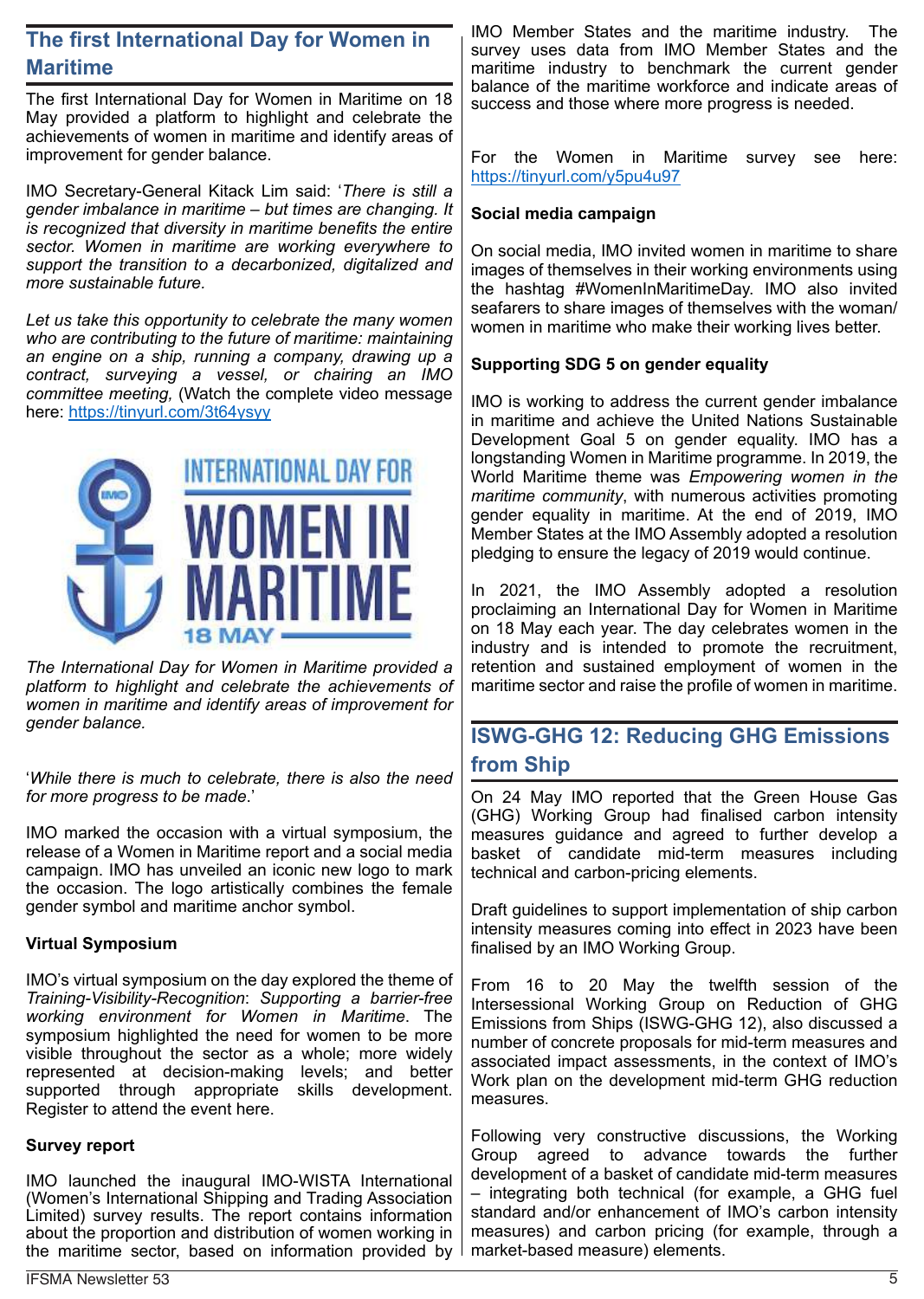The session, held remotely, was attended by more than 430 participants from some 80 Member States, as well as from NGOs in consultative status with IMO.

The ISWG-GHG 12 report will be considered by MEPC 78. The ISWG-GHG 11 session report will also be submitted to MEPC 78, including an update on its work to develop marine fuel lifecycle GHG assessment guidelines, which would cover Well-to-Wake, including Well-to-Tank and Tank-to-Wake emission values, and how to conduct future assessments of possible impacts on States of IMO's basket of candidate mid-term measures.

#### **Draft guidelines/guidance to support implementation of IMO's carbon intensity reduction measures approved**

The short-term measure to reduce carbon intensity was adopted as amendments to MARPOL Annex VI in June 2021 and includes the Energy Efficiency Existing Ship<br>Index (EEXI); annual operational carbon intensity annual operational carbon intensity indicator (CII) rating and an enhanced Ship Energy Efficiency Management Plan (SEEMP). The new and updated guidelines will supplement (or replace) guidelines already adopted to support the implementation of the EEXI and CII regulations. These guidelines provide additional clarity to Administrations implementing the regulations and to the shipping industry.

## **Guidelines / guidance finalised**

Based on the outcome of a Correspondence Group on Carbon Intensity reduction attended by more than 300 experts in 2021 and 2022, the Working Group finalised the following guidelines/guidance, for adoption/approval by the Marine Environment Protection Committee (MEPC 78, 6 to 10 June 2022):

- 2022 Guidelines for the development of a Ship Energy Efficiency Management Plan (SEEMP).
- Guidelines for the verification and company audits by the Administration of Part III of the Ship Energy Efficiency Management Plan (SEEMP).
- 2022 Guidelines for Administration verification of ship fuel oil consumption data and operational carbon intensity.
- 2022 Guidelines for the development and management of the IMO Ship Fuel Oil Consumption Database.
- Guidance for the submission of data to the IMO data collection system from a State not Party to MARPOL Annex VI.
- 2022 Guidelines on the method of calculation of the attained Energy Efficiency Existing Ship Index (EEXI).
- 2022 Guidelines on survey and certification of the attained Energy Efficiency Existing Ship Index (EEXI).
- Guidance on methods, procedures and verification of in-service performance measurements for EEXI calculation.
- 2022 Interim Guidelines on Correction Factors and Voyage Adjustments for CII Calculations (CII Guidelines, G5).
- 2022 Guidelines on Operational Carbon Intensity Indicators and the Calculation Methods (CII Guidelines, G1).
- 2022 Guidelines on the Reference Lines for use with Operation Carbon Intensity Indicators (CII Reference Lines Guidelines, G2).
- 2022 Guidelines on the Operational Carbon Intensity Rating of Ships (CII Rating Guidelines, G4).

The Working Group also discussed draft amendments to the Procedures for port State control, 2021 (resolution A.1155(32)), related to enforcement of the short-term GHG reduction measure by Port State Control authorities. The Group agreed to refer the draft amendments prepared by the Correspondence Group to the Sub-Committee on Implementation of IMO Instruments (III 8, 25 to 29 July) for further consideration. In particular, the III Sub-Committee is requested to consider the issue of what is regarded as a detainable deficiency in relation to the CII rating and to advise MEPC 79 accordingly.

#### **Proposals for mid- and long-term measures – moving to phase II of the Work plan on the development of mid-term measures**

The Working Group considered in detail various proposals for mid-term measures and welcomed the proposals, their initial impact assessments, and other relevant documents (22 submissions to the Working Group as well as submissions referred from the MEPC).



The various proposals received support from several delegations, and the Group recognized that all these proposals contained valuable elements.

#### **Basket of candidate mid-term measures**

The Working Group supported, in general, the further development of a basket of candidate mid-term measures, integrating both various technical and carbon pricing elements while recognizing the necessary flexibility.

In accordance with Phase II of the Work plan, the Group agreed to continue its work by means of assessing, in particular, the (i) feasibility; (ii) effectiveness to deliver the long-term levels of ambition and (iii) potential impacts on States, of the basket of candidate mid-term measures.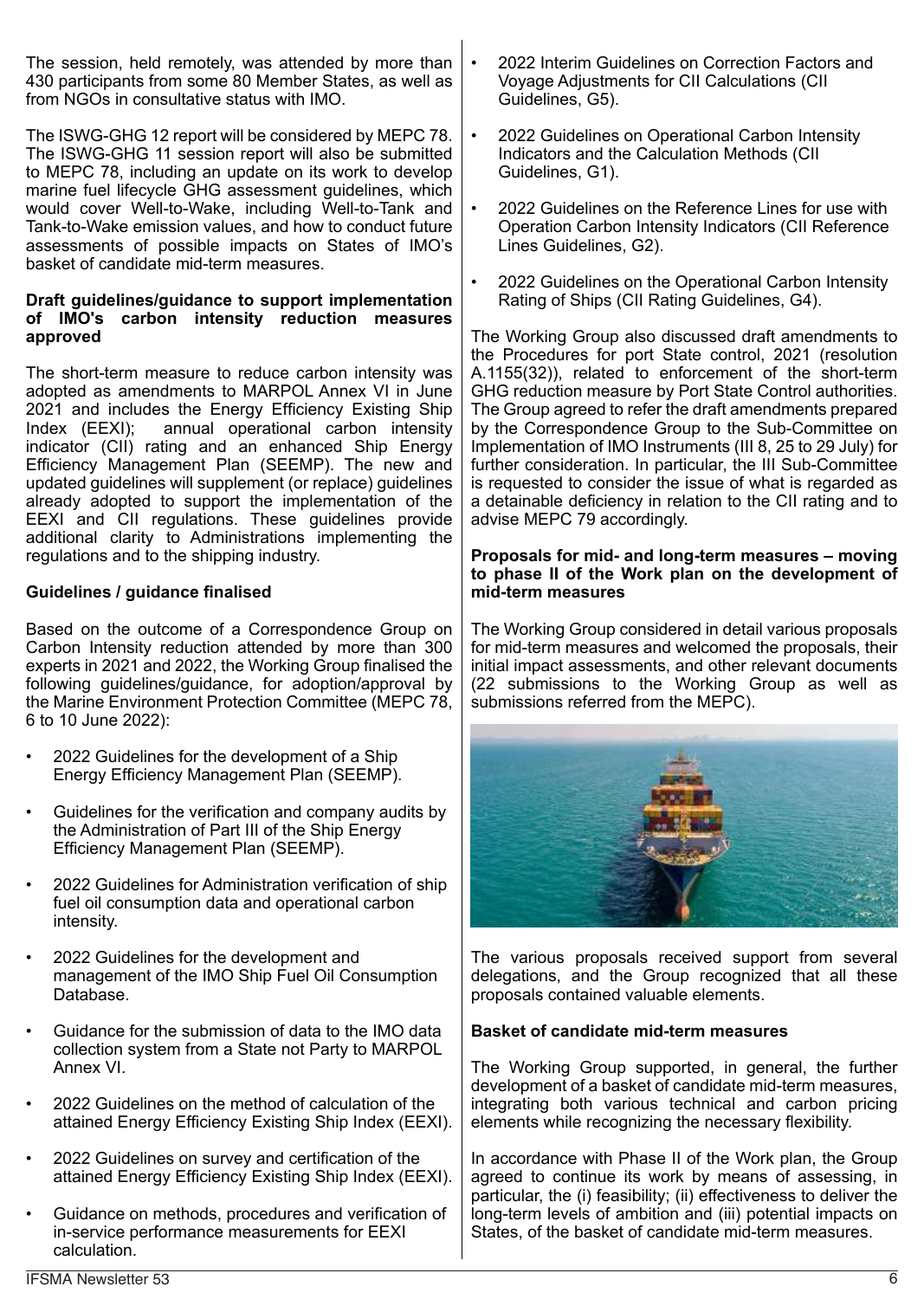The Group noted that there would be a need for additional information to support the development of the basket of candidate measures during Phase II. The Group also invited the proponents of the different candidate measures to work together inter-sessionally with a view to exploring how different elements of these proposals could be combined within the basket, and invited Member States and international organizations to submit new documents to a future session, including refined proposals to that purpose.

The work plan for development of mid- and long-term measures, including economic market-based measures, envisages three phases:

Phase I – Collation and initial consideration of proposals;

Phase II – Assessment and selection of measures(s) to further develop;

Phase III – Development of (a) measure(s) to be finalized. (Read more on the work plan here).

#### **Further work**

The Working Group developed proposed draft terms of reference for the intersessional group to meet between the MEPC 78 and MEPC 79 sessions. This would include further work on marine fuel life cycle GHG assessment; impact assessment of measures; revision of the ship fuel oil consumption Data Collection System (DCS); and further consideration of a basket of candidate mid-term measures in the context of Phase II of the Work plan for the development of mid- and long-term measures (midand long-term includes market-based measures). MEPC 78 may decide to add other GHG-related matters to the agenda of the Working Group.

The workload of the group was discussed. The Working Group agreed on the need to progress efficiently on the many tasks related to the reduction of GHG emissions from international shipping. The Group agreed to work together to find a joint solution on whether to continue working under existing working arrangements or to adjust the working arrangements; and invited Member States, international organizations and the Secretariat to submit relevant documents on this matter.

# **Day of the Seafarer 2022**

This year, once again, the annual Day of the Seafarer (DotS) will be celebrated on 25 June.

This year the theme is: *Your voyage - then and now, share your journey*.

Every seafarer's journey is different, but they all face similar challenges. For 2022 the campaign of the Day of the Seafarers, with the theme *Your voyage - then and now, share your journey*, looks at seafarer voyages, what it includes and how it has evolved over time and what remains at the heart of seafarers' reality.

This campaign gives seafarers a chance to share what resonates with them currently, whether it is the crew change crisis being unresolved or the future of technology.

For this year's Day of the Seafarer IMO Secretary-General Kitck Lim has made a four minute video message available here: https://tinyurl.com/2p89vma5

#### **Social Media**

As in previous years, the Day of the Seafarer campaign is centred on social media.



This year IMO is asking seafarers to post two photos, one of their first voyage and another one of the latest or most recent voyage, and to tell what has changed. Is shipping greener? Is the technology better? Are seafarers more skilled? What have they learnt?

#SeafarerJourney will be the new hashtag for the 2022 campaign. This hashtag can be used by anyone engaging in the campaign to pay tribute to seafarers.

Seafarers themselves can use it to showcase their voyages.

All IMO's social media platforms are featured but Twitter, Facebook and Instagram account for most activity.

# **Ukrainian port workers' appeal**

**Appeal launched by IAPH and The Seafarers' Charity to assist Ukrainian port workers and their families**

#### **How readers can help port workers and their families, now and through the crisis**

The International Association of Ports and Harbors (IAPH: www.iaphworldports.org ) is working with UK-based The Seafarers' Charity to support port workers and their families impacted by the humanitarian disaster caused by the war in Ukraine.

Ukrainian seaports are in the frontline of the war, as the siege of Mariupol and heavy fighting around Berdyansk and Kherson has demonstrated. The environment is chaotic, dangerous, and fast moving, with other ports in the Black Sea, such as Odesa, under threat. Ongoing conflict, violence and uncertainty are causing people to flee their homes and become separated from their families. In some areas, water, electricity and phone connectivity have been affected with many people now unable to contact their loved ones.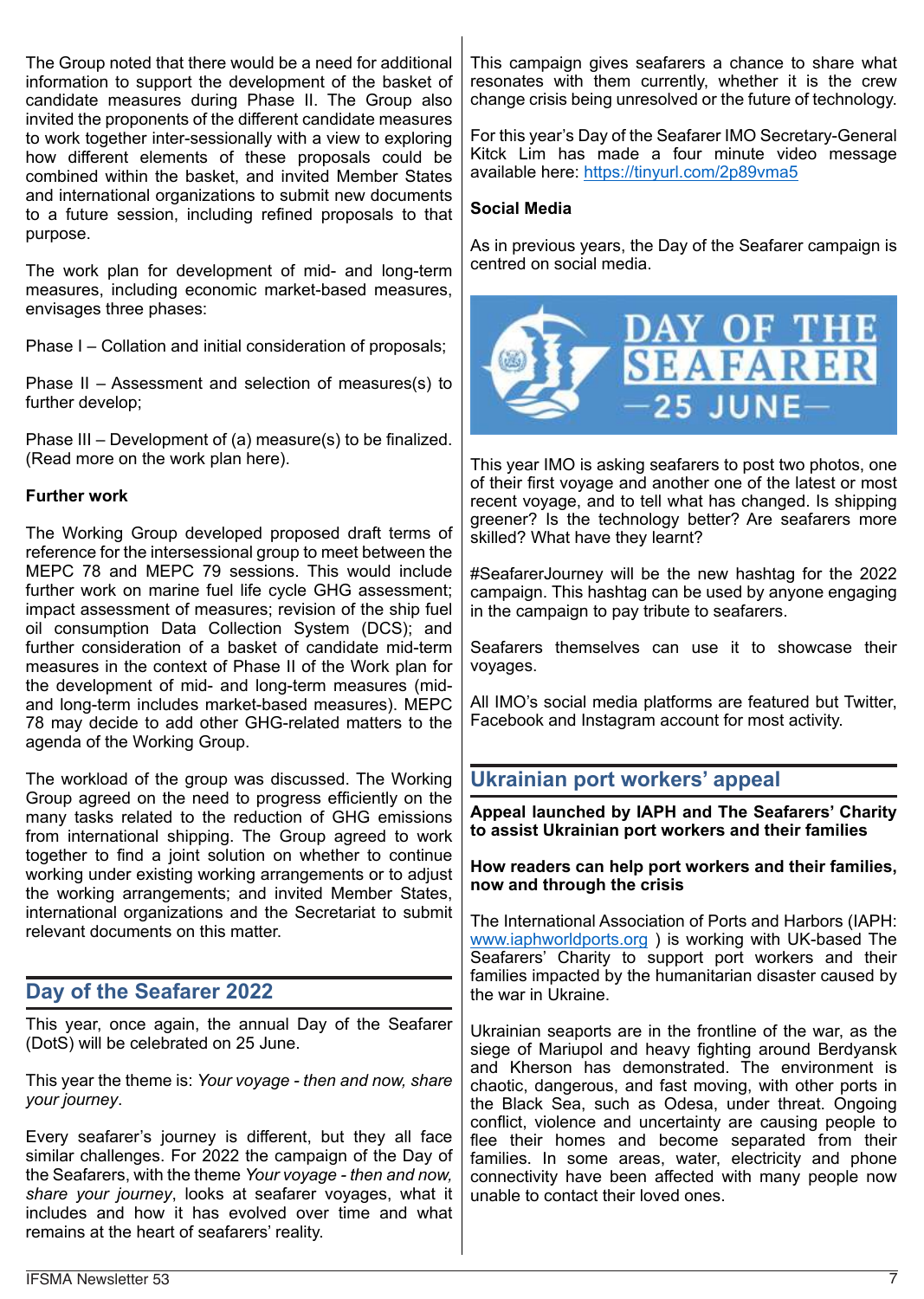For now, the greatest need is basic human welfare – shelter, food, water, transport, access to medical services, along with practical financial help. The need will change shape and undoubtedly grow as conflict continues and lives, communities, port cities and futures need to be rebuilt. It is understood that the charity will work alongside all present and potential future partners to understand what is needed, where the gaps are, and how it can best respond.



llustration per www.iaphworldports.org

This devastation will be felt for months and thus the charity aims to be as responsive as possible to the needs of port workers and their families impacted by the crisis in Ukraine.

This emergency appeal is being coordinated by the International Association of Ports and Harbors (IAPH) and The Seafarers' Charity. Funds raised will be distributed to appropriate delivery partners operating in Ukraine to support port workers and their families, including the Maritime Transport Workers' Trade Union of Ukraine (MTWTU) and its welfare fund Mortrans. The fund has passed formal vetting and due diligence procedures by The Seafarers' Charity and is an appointed receiver of humanitarian relief. Other duly vetted organisations representing port workers' interests may be added in future.

Donations will be administered and overseen at no cost by The Seafarers' Charity (formerly Seafarers UK), a grant funder which has embedded and well-established governance mechanisms and processes for monitoring and evaluation to ensure efficiency and transparency. All donors will receive a copy of the impact report produced at the end of the year to show where the funds have been spent.

The International Relief for Ukrainian Port Workers initiative was inspired by the Seafarers' International Relief Fund (SIRF), which is also administered by The Seafarers' Charity. It is however different in that it focuses exclusively on Ukrainian port workers and their families.

# **Simplifying saving lives: automating AMVER**

Early in May it was reported that NAVTOR had teamed up with the United States Coast Guard (USCG) to integrate AMVER into its innovative digital chart table software NavStation. The result is said to be a simplification of a crucial life-saving initiative; negating barriers to entry, easing administration and boosting a key support network for sailors worldwide.

#### **AMVER a global institution for seafarers**

Launched in 1958, the Automated Mutual Assistance Vessel Rescue (AMVER) System is a constantly evolving safety net for ships in distress.



*Embodying the best AMVER values: Captain Thomas B Crawford of Matson Navigation.*

Operated by the USCG, AMVER encourages ships to participate in a voluntary reporting scheme that details sailing plans, positions, deviations and arrivals to pinpoint locations and routes.

If AMVER receives a distress call from a vessel outside the reach of the USCG, or other participating coast guards, it can then alert nearby ships to come to the rescue. There is no place on the oceans that cannot be reached by an AMVER participant within 24 hours, it is claimed.

#### **Strength in numbers**

Explained Benjamin Strong, Director, Amver Maritime Relations, USCG: '*AMVER represents the very best of what seafarers have to offer, the highest tradition of mariner helping mariner*,"

*'It is incredible, a hugely powerful tool for search and rescue, but one that relies on ship participation to succeed. It can only ever be as strong as the network of vessels it attracts, so we have to continually grow that pool of volunteers*.

'*The feedback we receive from seafarers is they want to find a way to eliminate manual reporting, easing an*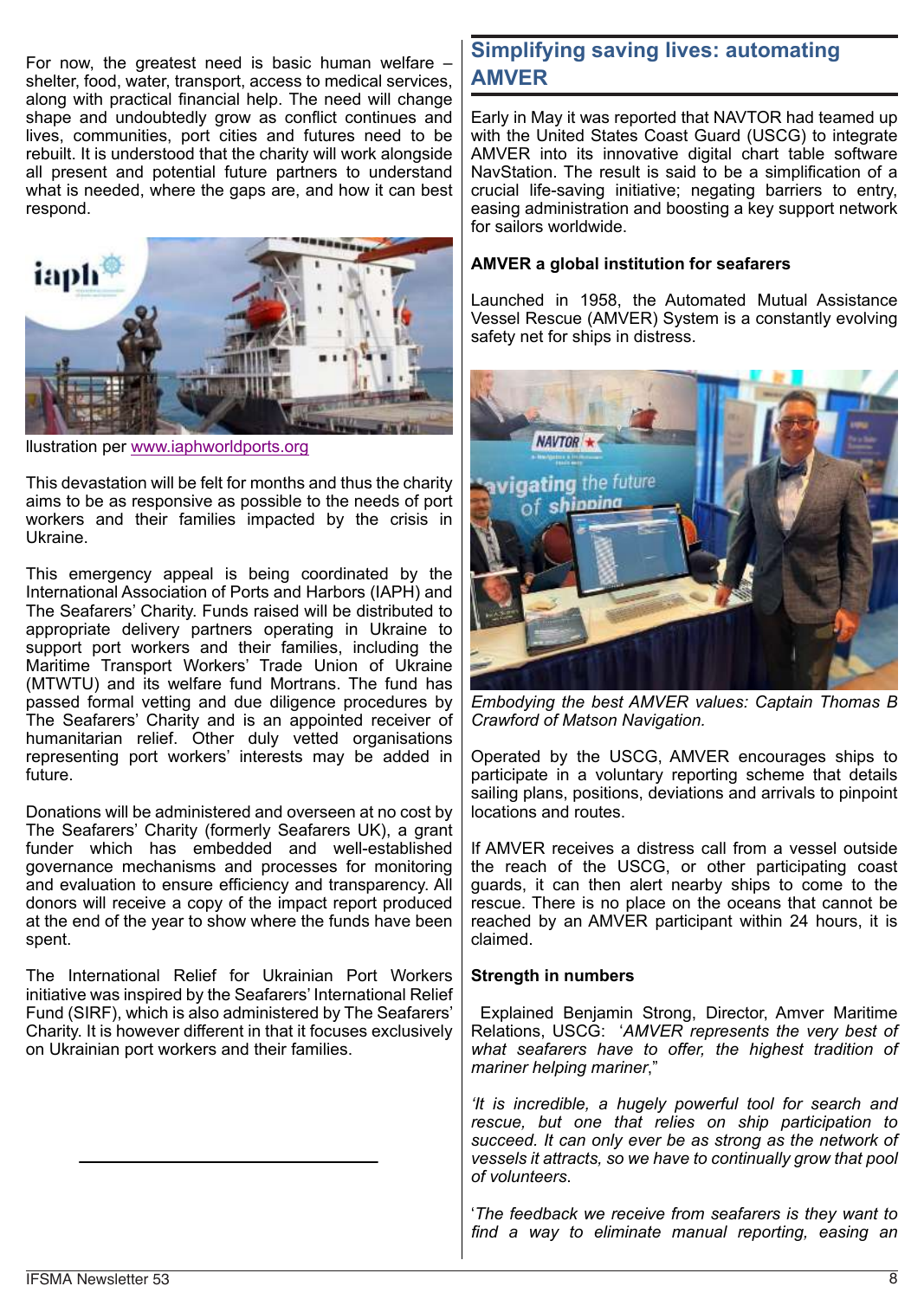*administrative burden which, we have to admit, adds to existing duties. We obviously wanted to help and were keen to leverage any available technologies or partners to do so*.'



*Simply saving lives with NavStation – now with fully integrated, and automated, AMVER reporting*.

The tangible impact of that noble desire of mariner helping mariner, he noted, is that the system has sent ships to 1,889 incidents in the last ten years, saving a total of 3,572 lives.

Awareness is one thing, Strong said, and that is high, with over 11,000 vessels currently involved (with around 6,600 reporting on a daily basis). But lowering the threshold to entry is another, especially given the increasing complexity, and demands, defining modern day shipping.

#### **Maritime mission**

The Norwegian maritime technology company of NAVTOR launched NavStation in 2014 as the world's first digital chart table. The software layers vital voyage information over ENCs to unite data on a single, integrated platform – putting, as the company says: '*everything a navigator needs at their fingertips*.'

One benefit of this integrated approach is the ability to simplify tasks, cutting administration through automated processes wherever possible. NavStation's Passage Planning module is a case in point, with the platform slicing admin time from an average of over three hours per voyage to around just 30 minutes.

Todd Allen, Regional Manager, North America, NAVTOR, commented: '*This got some of our key customers\* thinking about what else it could do*. *One area where potential efficiencies were spotted was, of course, AMVER*.'

Instead of having to manually enter data in detailed standardised language and codes, and then emailing it to AMVER, could the information already available through the Passage Planning module on NavStation be automatically collated and sent at the push of a button?

'*This was an intriguing idea that fitted perfectly with our mission of enhancing safety and operational efficiency through digital innovation*, Allen stated and added: '*We are focused on making life simpler for those at sea and*

*this seemed to be tackling a pressing, and important, issue for them. So, we got to work.*'

## **A fully integrated system**

As a result, the latest incarnation of NavStation – which was due to be available in May – has fully integrated, and automated AMVER reporting as standard (when used with Passage Planning).

Strong added: '*This is a real step forward*. *Firstly, the integration makes AMVER reporting easy and allows participating vessels to continue their tradition of enhancing safety at sea. Secondly, it eliminates the risk of human error in reporting, making the system more accurate, reliable and robust. Thirdly, it makes it even easier for ships that are not enrolled in AMVER to participate. If a ship uses NavStation, and was not an AMVER participant, then there is now no reason not to get involved. All it takes is the push of a button to be part of this life saving network.*

'*As such, this is a win for the ship's crew, a win for search and rescue personnel, and it's an obvious win for anyone in distress at sea. We are delighted to partner with NAVTOR on a project that delivers such clear benefits for all AMVER stakeholders*.'

# **Supporting heroes**

From NAVTOR's perspective, the appreciation is mutual.

In conclusion Allen added: '*Anyone that has ever had a need to call on AMVER knows how fundamentally important an initiative it is. This is a way that we can join in and help support the network, protecting seafarers who – now more than ever after the hardships of Covid-19 – work in isolation to keep our world turning and supply vital services. They are heroes, but they need their heroes too. AMVER answers their call, and we're proud to play our part*.'



Strong had the last word on the issue noting that the integration shows how: '*AMVER has crossed the digital divide*' and will '*continue to go from strength to strength, saving lives for years to come*.' A sentiment that sailors worldwide will be grateful to hear.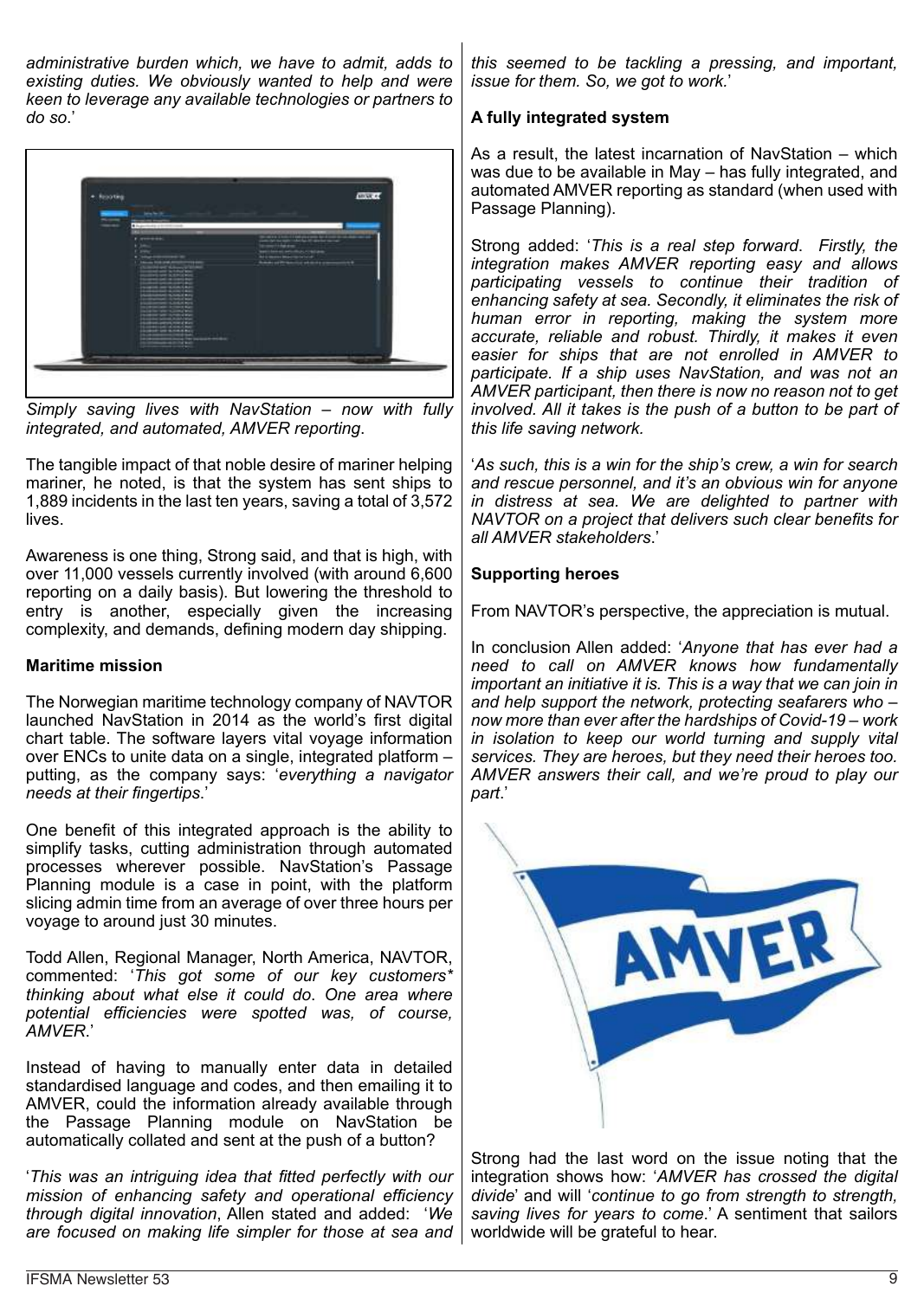NavStation is available globally. In addition to the new AMVER functionality, the forthcoming update also integrates IHS Markit port data, time zones and vessel load lines into the platform for the first time. NAVTOR, with HQ in Norway, is a global leader in vessel and fleet e-Navigation and performance systems, with products and services on over 7500 ships worldwide.

For more information on NAVTOR readers are invited to see here: www.navtor.com

NAVTOR would like to dedicate this article to Captain Thomas B Crawford of Matson Navigation.

Captain Crawford was a driving force in pushing the issue of AMVER integration into NavStation and an ambassador for the cause of mariners protecting mariners.

In 2012 Captain Crawford was awarded the Rod Stephens Trophy for Outstanding Seamanship for the rescue of Derk Wolmuth, a participant in the Singlehanded Transpacific Yacht Race. The rescue was made possible through AMVER. Captain Crawford passed away in December 2021. Reflected Todd Allen: '*A fantastic man – selfless, dedicated and passionate about saving lives at sea*,'

# **Why ports are at the heart of sustainable development**

#### **UNCTAD analysis**

It is inescapable that most of the products we consume daily travel through ports, making them a key link in the global production and supply chains we rely on.

UNCTAD Secretary-General Rebeca Grynspan commented: '*Our livelihoods – food, jobs, energy – depend on functioning and resilient supply chains*.'

How ports are managed has implications for economic growth, crisis response efforts, environmental protection and gender equality, placing them at the heart of sustainable development.

#### **Powering trade and economic growth**

The efficiency of a port directly affects the economies of the countries it serves, since more than 80% of global trade is carried by sea. The percentage is even higher for many developing countries.

The Covid-19 pandemic has been a stark reminder that when ports slow down, everyone suffers.

Lockdown measures caused disruptions and delays in many ports around the globe. The median time container ships spent in ports worldwide, for example, increased by 20% between 2019 and 2021.

During the pandemic, freight rates reached record highs and have again soared in the wake of the war in Ukraine due to logistics disruptions and port congestion.

UNCTAD analysis has shown how surges in freight rates can raise the prices of goods, especially in least developed countries and small island developing states.

#### **Supporting crisis response**

When disaster strikes, ports are the main point of entry for the food, water and medicine people need to survive and the fuel required to keep hospitals and health facilities running.

For example, Yemen, which is experiencing one of the largest humanitarian crises, imports through its ports about 90% of its food.

The war in Ukraine has also been a tragic reminder of the key role ports play in fighting crises like global hunger. The country was the world's sixth largest exporter of wheat in the 2020-2021 season.

In the eight months before the conflict, more than 50 million tonnes of grain were shipped through the country's Black Sea ports – enough to feed about 400 million people.

Now, with ports on the Black Sea blocked, the grain is stuck in silos on land or on ships, unable to move while 44 million people around the world face starvation.

#### **Tackling environmental impact is critical**

While ports are vital for economic development and crisis response, the associated maritime traffic, handling of goods, and road and rail transport take a toll on the environment through air and water pollution.



*Illustration: The Port of Cork Company ©*

This is caused by fuel-powered cargo handling equipment, ships, trucks, trains and the power plants providing the energy needed to run port operations.

The emissions include greenhouse gases such as carbon dioxide and particulate matter, which cause respiratory infections such as bronchitis and pneumonia, and chronic lung and heart diseases.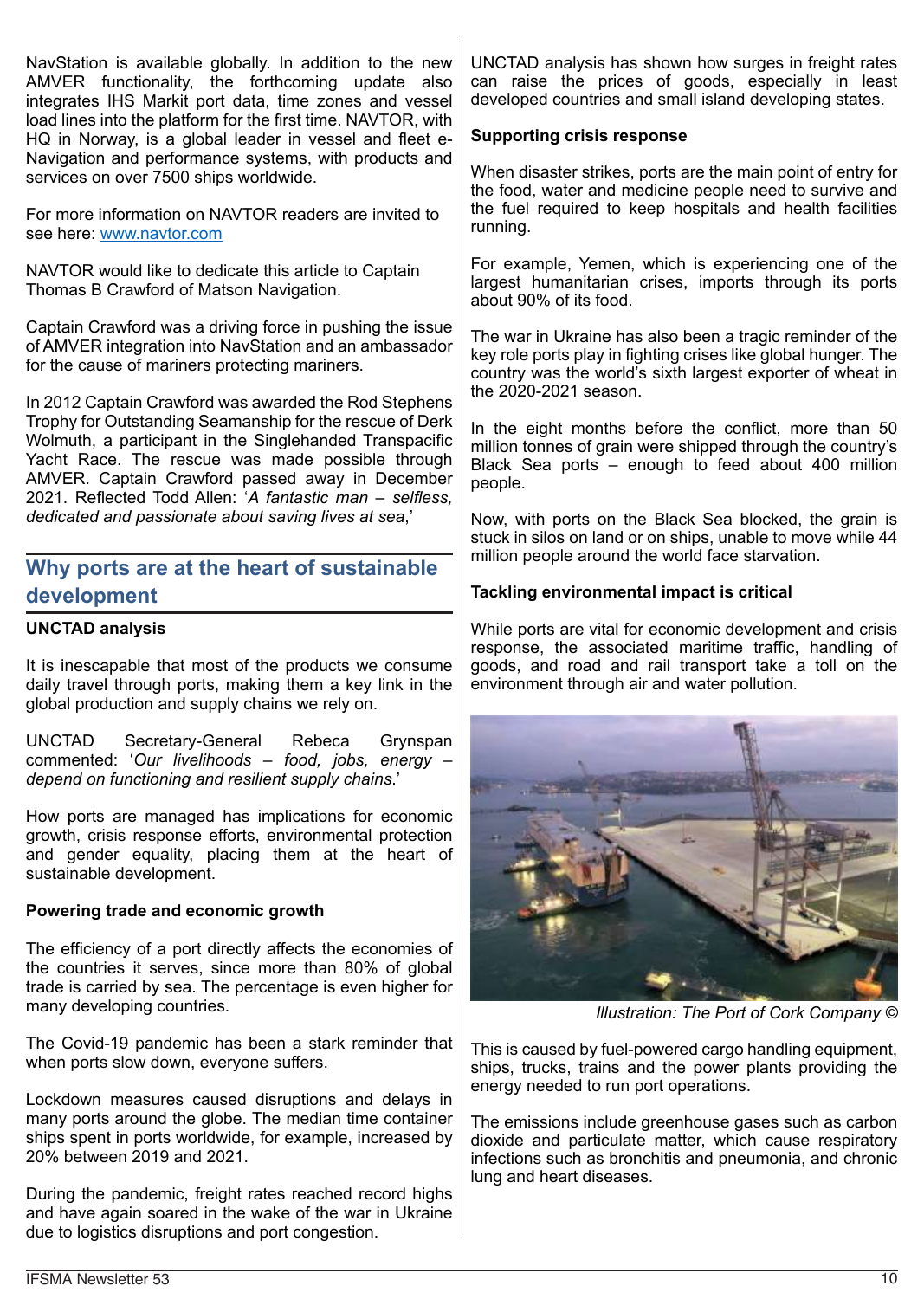Reducing port emissions would cut air and water pollution and improve the health of over 3.5 billion people while helping curb climate change.

#### **Need to empower women**

Ports are an important source of local employment, but they have historically created more jobs for men than women.

Data from over 50 ports working with UNCTAD's TrainForTrade port management programme show that women held just 18% of official port jobs in 2021. The ports are spread out across Africa, Asia, Europe and Latin America.

The highest regional average was 22%, reported by the European ports that participated in the study.

A closer look showed a more encouraging average of 42% for management and administrative roles in ports. But in cargo handling and operations, just 6% of workers were women.

The figures highlight the need to empower women port workers and to continue working towards gender equality in the sector.

#### **How UNCTAD supports ports**

To address existing challenges, UNCTAD provides research, analysis and technical assistance to help ports and the maritime transport sector – especially in developing countries – improve operations, empower women and become more sustainable and resilient to crises, including climate change.

This work includes the annual *Review of Maritime Transport* and frequent expert meetings on transport, trade logistics and facilitation.

#### **TrainForTrade**

In terms of capacity-building, UNCTAD's TrainForTrade port management programme has certified over 6,700 port managers in 140 countries on various topics.

The programme's member ports can track their performance on a range of indicators through UNCTAD's port performance scorecard.

UNCTAD's TrainForTrade's Port Management Week, held this year from 10 to 13 May in Las Palmas de Gran Canaria, Spain, brought together over 100 senior managers from around the globe to explore how the programme could help ports contribute even more to achieving the UN Sustainable Development Goals.

Picture caption

*The Port of Cork, Ireland, recently played a part in the highly successful Ireland-based UNCTAD TrainForTrade scheme.*

*For more details see here: https://tinyurl.com/5n6dd3wk*

# **International Chamber of Shipping**

**Future-fuel demand equals global renewables' production**

1. Huge and immediate need for renewable-based fuels in shipping represents opportunity for investors, according to *Fuelling the Fourth Propulsion Revolution* report.

2. Investment in green infrastructure key, as shipping will carry more than half of the world's net-zero fuels by 2050, report estimates.

3. Particular opportunity for the Global South identified as net-zero fuel production costs expected to be up to 20% lower in Latin America and Africa.

It was announced simultaneously in London and Vancouver on 17 May that new data reveals how the global shipping industry will require the equivalent of the world's entire current renewable energy demand in order to replace fossil fuel use.

*Fuelling the Fourth Propulsion Revolution*, authored by Professor Dr Stefan Ulreich from Germany's University of Applied Sciences, and commissioned by the International Chamber of Shipping, highlighted the enormous opportunity for investors and governments represented by the global shipping industry's need for new, green fuels.

#### **Huge electricity needs**

To reach the industry's 2050 (net) zero goal, shipping's fuel needs would require electricity from renewable sources to increase by up to 3,000 TWh, the report showed. This is the equivalent of the entire world's current renewable energy production.



It found that to achieve the IEA's Net Zero Emissions by 2050 scenario, the world would need an 18-fold increase in existing renewable production capacity.

#### **Trading in hydrogen**

Taking the global trading of hydrogen as an exemplar, the report identified substantial potential benefits for exporting and importing countries, particularly in the Global South. This is due to the expected production cost differentials of such fuels across the world (expected range of €72.60/ MWh to €156.40/MWh in 2050).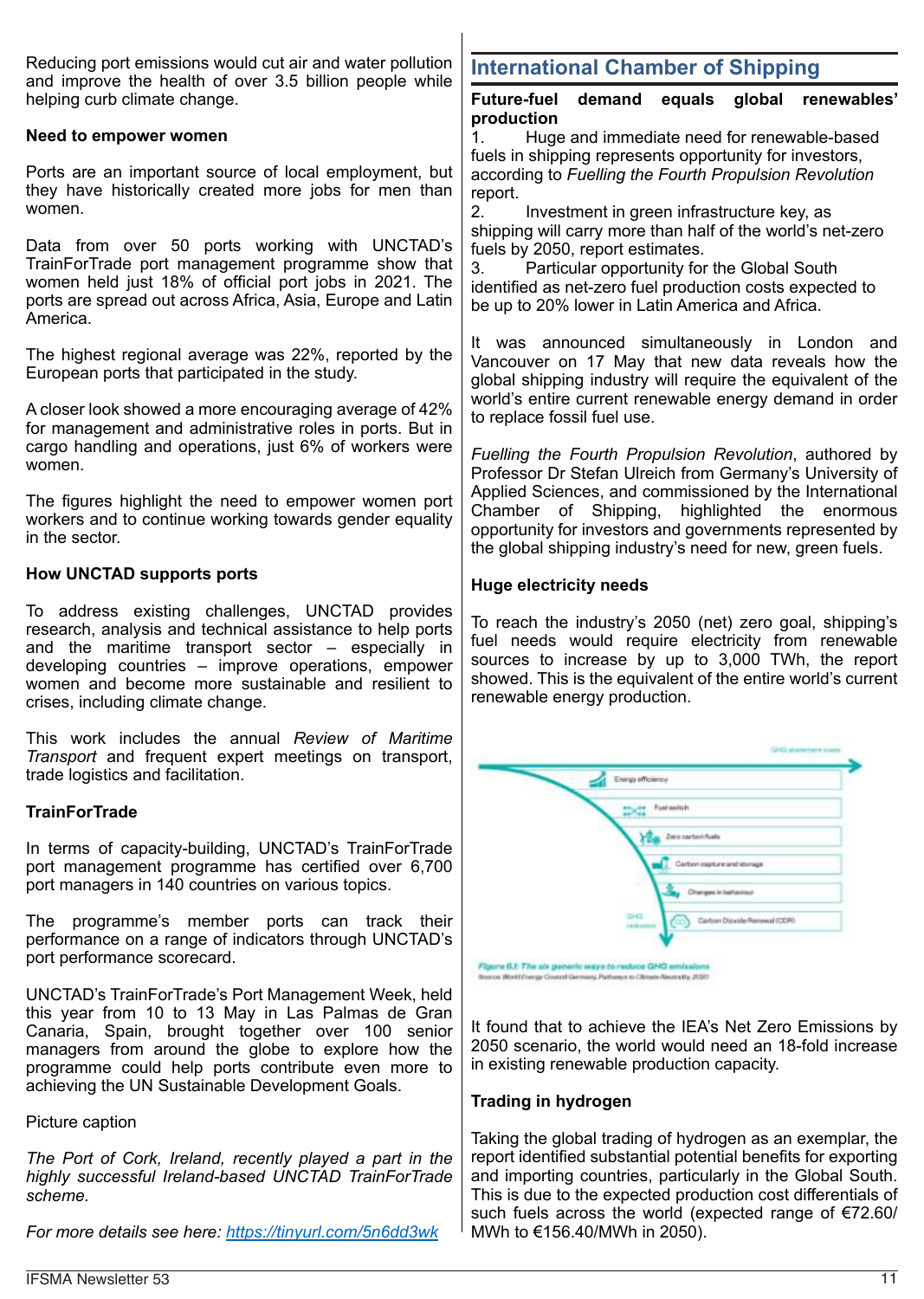The cost range reflects the abundance of renewable potential, such as solar and wind power, in many African and Latin American countries, which can generate the electricity needed in the production of hydrogen fuels at much lower cost.

This report identified the first movers who are looking to seize these investment opportunities, including Germany, Algeria, and Chile, who have signed multiple bilateral agreements on the production of hydrogen fuels (seen as key for powering ships).

## **Increased R&D needed**

Unveiled at the World Ports Conference in Vancouver, Canada, *Fuelling the Fourth Propulsion Revolution* urgently calls for increased R&D in green fuels, and to specifically develop production infrastructure in key geographic locations such as Latin America and Africa.

Estimates show a production potential of more than 10,000 TWh for (net) zero carbon fuels in coastal regions worldwide. Shipping views investment in these areas as key to helping countries realise the potential gains present in their bilateral agreements.

Up to this point, there continues to be a lack of investment in zero-emission technologies, with the IEA highlighting that the total amount of corporate R&D investment for maritime has decreased, from \$2.7 billion in 2017 to \$1.6 billion in 2019.

Yet by 2050, at least half of (net) zero fuels traded globally are expected to be moved by ships, according to the International Renewable Energy Agency (IRENA). Today's report indicates that this makes maritime a key enabler of the decarbonisation of land-based industrial sectors.

Prof. Dr. Stefan Ulreich of the University of Applied Sciences Biberach, Germany, the report's author, said: '*To meet the enormous demand for hydrogen-based fuels in the Global North, production centres in the Global South are urgently needed.*

'*While governments are beginning to realise the need to transition to fuels like hydrogen, little thought to date seems to have been given to how they will actually transport those fuels.*

'*Shipping must be part of wider energy transition negotiations, and shipping and ports are going to need investment. But with this investment comes huge opportunity for return*.

Stuart Neil, Director of Strategy and Communications at the International Chamber of Shipping commented: '*Shipping will be a key enabler of the global energy transition, providing cost effective and flexible solutions to transport at least half of the net zero carbon fuels traded around the world.*

'*A great deal is talked about the global energy transition to zero emission fuels outside of shipping. But what we have found in this report is that there is a tremendous opportunity for all*.'

*Fuelling the Fourth Propulsion Revolution* is available here: https://tinyurl.com/299syser

# **Fumigant poisoning**

#### **mv** *Thorco Angela*

#### **Synopsis**

A stevedore suffered sickness and disorientation after handling cans containing fumigant while discharging cargo at No 3 Alexander berth in the Port of Liverpool from the general cargo vessel *Thorco Angela*\*.

The circumstances of the incident are recorded in (United Kingdom) Marine Accident Investigation Branch (MAIB) preliminary assessment (PA) summary number 4/22: *Thorco Angela* published on 18 May 2022.

In July 2021, 8000t of bagged sweet potato product was loaded into the cargo holds of *Thorco Angela* in Rizhao, China. While loading, shore stevedores and, at a later time during the load, *Thorco Angela*'s crew, placed cans and pouches of aluminium phosphide fumigant between the bags of cargo. On 19 July, *Thorco Angela* departed Rizhao for northern Europe, and carried out scheduled crew changes during the voyage that included the master, chief officer, second officer and third officer.

At 1745 on 10 October, *Thorco Angela* berthed in Liverpool. At 1955, stevedores subcontracted to Peel Ports Liverpool started cargo discharge. The stevedores found open cans containing powder among the cargo and alerted their supervisor. At 2200, cargo work was suspended and the stevedores waited in a mess room on the quay.

In the early hours of the next morning, one of the stevedores became unwell and was taken to hospital suffering with nausea, loss of balance, and nerve damage to his hand; he had an extended absence from work while recuperating. After the accident, *Thorco Angela*'s crew removed some of the fumigant from the cargo holds. A specialist contractor subsequently removed 150kg of fumigant from *Thorco Angela*'s cargo holds.

The MAIB preliminary assessment identified that:

- 1. The fumigant was provided to *Thorco Angela* by one of the cargo suppliers, but it was likely that specialist fumigators were not allowed to board *Thorco Angela* and deploy the fumigant due to the Covid-19 restrictions that were in force in Rizhao. *Thorco Angela*'s crew were not trained to deploy or remove the fumigant and the personal protective equipment they were wearing was inadequate for the task.
- *2. Thorco Angela*'s officers did not adhere to the company's safety management system (SMS) or international guidelines on the use of fumigants. Consequently, the fumigant was incorrectly deployed and did not fully volatilise and disperse during the voyage to the United Kingdom.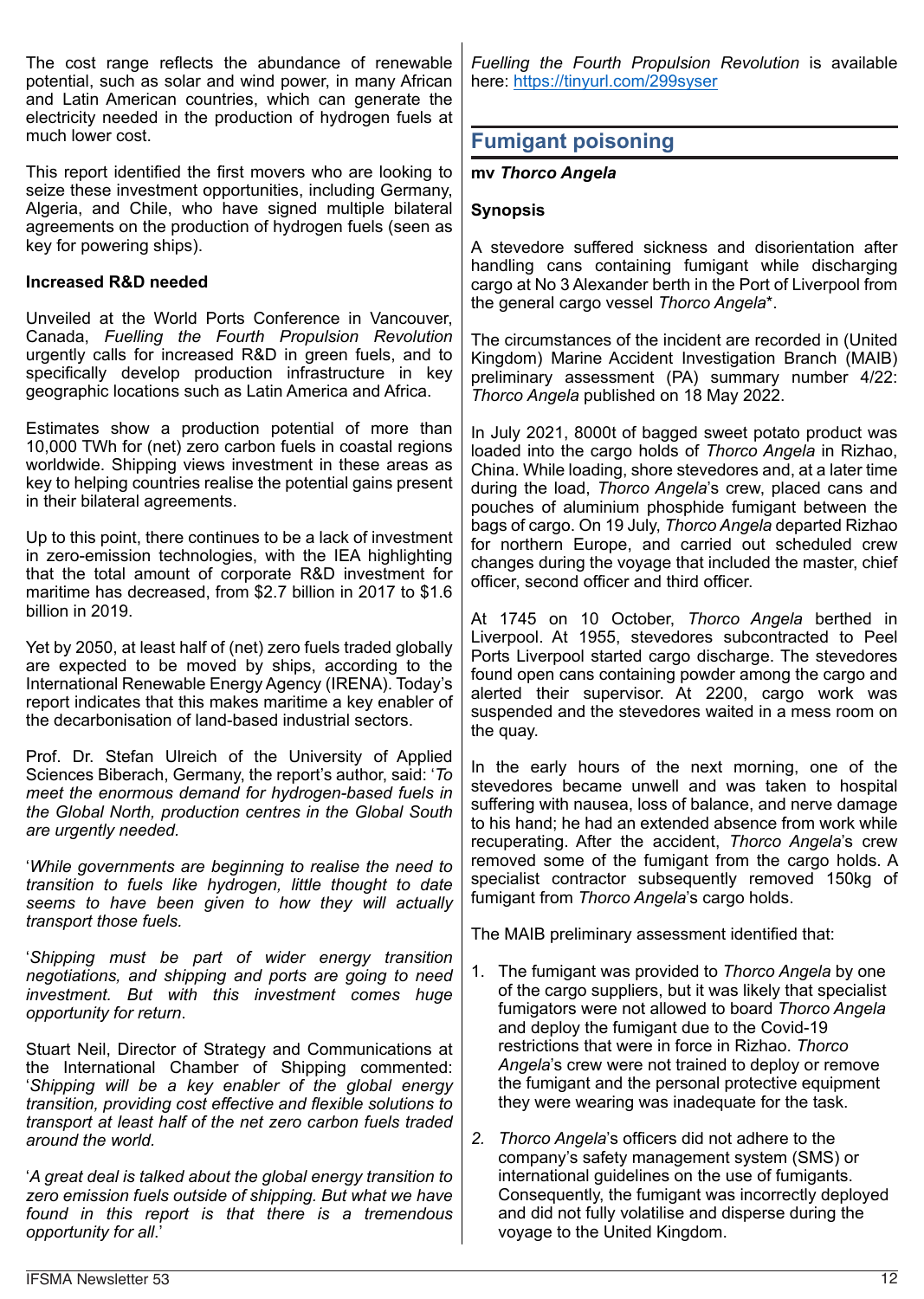- 3. The use of the fumigant in the cargo holds was neither documented on board *Thorco Angela*, nor communicated to Peel Ports Liverpool by *Thorco Angela*'s master, voyage charterer, or ship management company before the vessel's arrival. Thus, Peel Ports Liverpool were unaware of the presence of fumigant on board *Thorco Angela* so did not initiate its fumigant removal protocols before clearing the vessel to start discharging cargo.
- 4. The risk presented by the cans of fumigant was underestimated when they were first found, which delayed the cessation of cargo discharge, and Peel Port's emergency response procedure was not strictly followed.
- 5. The stevedore ingested fumigant either while working cargo or while eating and smoking after leaving *Thorco Angela*.

## **Action taken**

As a result of the MAIB's preliminary assessment, The Chief Inspector of Marine Accidents has written to Peel Ports Liverpool advising them of the safety issues identified and highlighted the guidance regarding fumigated cargo emergency response planning detailed in the Department for Transport publication *A Guide to Good Practice on Port Marine Operations*.\*\*

The Chief Inspector has also written to the vessel's managers Auerbach MARINE GmbH & Co. KG notifying them of the shortfalls in *Thorco Angela*'s officers' actions and the failure of the company SMS.

Peel Ports Liverpool has carried out an internal investigation into the accident and committed to the addition of cargo fumigation status to its vessel cargo work checklist and development of fumigation awareness training for its management, supervisors, and stevedores.

#### **\*Ship particulars**

Flag: Marshall Islands; classification society Det Norske Veritas; built 1997; loa 139.96m; gt 9938; minimum safe manning 13.

#### **Editor's note**

**This item is taken from www.gov.uk/maib-reports/ and is reproduced here by kind permission.**

|                                                                   | <b>CYCL INDICADING NOCA TOI NICIO INTOGRATOR AND TOOMONT</b><br>supply chains and will leverage Air France-KLM's vast                                                          |
|-------------------------------------------------------------------|--------------------------------------------------------------------------------------------------------------------------------------------------------------------------------|
| <b>MAIB Crown Copyright 2022 ©.</b>                               | existing franchise, experience and capabilities in air                                                                                                                         |
| ** See here: https://tinyurl.com/2unk5edn                         | freight, backed by a global cargo network. CMA CGM will<br>mobilize its large commercial network and global logistics<br>platform and will complete this offer with innovative |
| And see advice published by GARD:<br>https://tinyurl.com/mv654hty | logistics and multimodal solutions, particularly in sea and<br>land transport.                                                                                                 |
| And West of England P&I Club: https://tinyurl.com/2p98krjw        | CMA CGM Group to become a reference shareholder<br>of Air France-KLM Group                                                                                                     |
|                                                                   | As part of this long-term exclusive partnership, CMA CGM                                                                                                                       |

## **Air cargo**

#### **Air France-KLM and CMA CGM accord**

#### **Major long term strategic partnership**

It was announced from Paris and Marseille on 18 May that Air France-KLM Group and the CMA CGM Group had signed a long-term strategic partnership in the air cargo market.

It is understood that this exclusive partnership will see both parties combine their complementary cargo networks, full freighter capacity and dedicated services in order to build an even more competitive offer thanks to the unrivalled knowhow and global footprint of Air France-KLM and CMA CGM.

#### **A ten-year exclusive strategic commercial partnership**

CMA CGM and Air France-KLM share a strong ambition to invest and grow sustainably in the air freight business.

This agreement will have an initial duration of ten years. Air France-KLM and CMA CGM will join and exclusively operate the full-freighter aircraft capacity of the respective airlines consisting initially of a fleet of ten full-freighter aircraft, and an additional combined twelve aircraft on order:

- 1. Four full-freighter aircraft at CMA CGM Air Cargo (with outstanding orders for an additional eight aircraft, two of which may be operated by Air France-KLM in the future).
- 2. Six full-freighter aircraft at Air France-KLM Group based at Paris-Charles de Gaulle airport and Airport Schiphol (with outstanding orders for an additional four aircraft).

This new commercial partnership also covers Air France-KLM's belly aircraft capacity, including over 160 long-haul aircraft.

The partnership will leverage both partners' respective global sales teams, presenting one voice to the customer. The strategic commercial partnership is expected to generate significant revenue including the joint design of the full freighter networks and enhanced products and services mix opportunities. It will help meet customers' ever-increasing need for more integrated and resilient

will reinforce its commitment in the air freight industry by becoming a new reference shareholder in Air France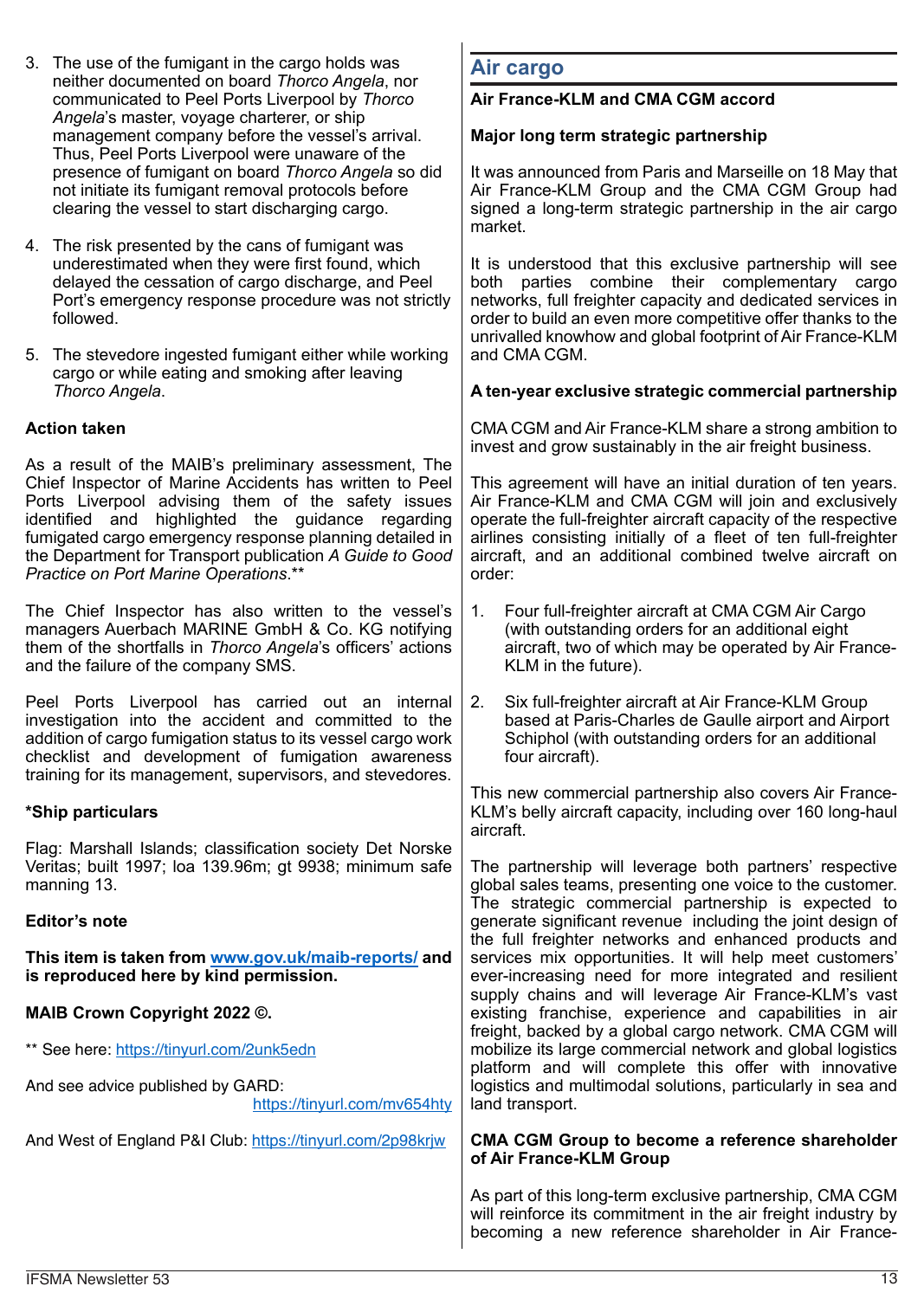KLM. CMA CGM has the firm intention to take up to 9% of Air France-KLM's ex-post share capital, for a period consistent with the implementation of the strategic commercial partnership.

Of this partnership Rodolphe Saadé, Chairman and CEO of the CMA CGM Group commented: '*I am very pleased with this strategic partnership with Air France-KLM. It allows us to significantly accelerate the development of our air division, CMA CGM Air Cargo, which was created just over a year ago, and to position our two companies among the world's leading players in air freight.*

'*This partnership is fully in line with CMA CGM's strategy and its ambition to become a leader in integrated logistics, for the benefit of its customers. Through our stake in the company, Air France-KLM will be able to count on us to support its future development*.'

## **About CMA CGT**

The CMA CGM Group, a global leader in sea, land, air and logistics solutions, is present in 160 countries through its network of more than 400 offices and 750 warehouses. With its subsidiary CEVA Logistics, a world leader in logistics, which transports 400,000 tons of air freight and 2.8 million tons of land freight each year, and its air freight division CMA CGM Air Cargo, the CGM Group is continually innovating to offer its customers a complete and increasingly efficient range of new shipping, land, air and logistics provisions.

Edited by Paul Ridgway London

# **US Coast Guard Academy graduation**

#### **252 new officers Nine international students**

The US Coast Guard Academy at New London, Connecticut announced on 18 May that it had graduated 252 new officers along with nine international students with keynote speaker Vice President Kamala Harris in attendance during the 141st Commencement Exercises.



*Vice President Kamala Harris delivered the keynote address at the Coast Guard Academy during the 141st Commencement Exercises on 18 May.*

Of particular interest is the news that the Class of 2022 consisted of 87 cadets from underrepresented minority groups including the largest number of Asian American and Pacific Islanders to graduate in Academy history.



*(US Coast Guard photos courtesy of Petty Officer 3rd Class Matthew Thieme and Mr David Lau. USCG ©).*



*The Coast Guard Academy graduated 252 new officers along with nine international students.*

This year also marked the second highest number of cadets to commission into the Coast Guard in addition to 21 Cyber Systems graduates, the first to graduate from the newly instituted major to meet the needs of the service's cybersecurity strategy of defending cyber space, enabling operations, and protecting infrastructure.

The new officers will begin to serve as leaders in a variety of operational roles throughout the Coast Guard, mostly on cutters.

Nine graduating international cadets from the countries of Cambodia, Iceland, Jordan, Mexico, Madagascar, Palau, Panama, Rwanda and the Ukraine will serve in their respective countries of origin.

Vice President Kamala Harris commented: '*We view our cadets as our eyes and ears and hands and hearts, wherever you serve. You are doing the critical work — you will be doing the critical work to protect our country, to advance our interests, and to shape the trajectory of world affairs*.'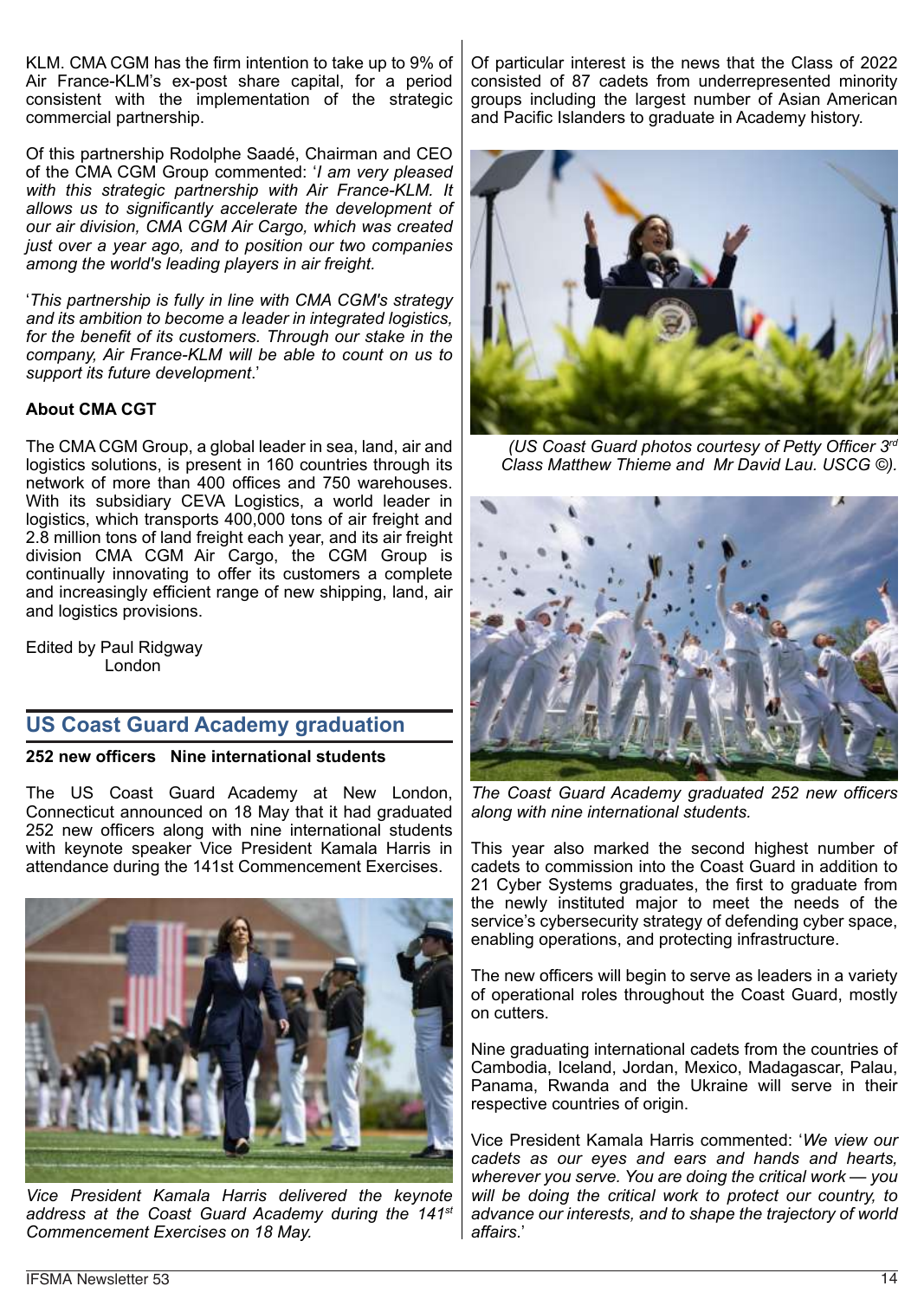Founded in 1876, the Coast Guard Academy is one of the five US service academies and is ranked among the United States' most prestigious and selective institutions of higher learning.

# **i-Kiribati seafarers' repatriation**

On 9 May in London the International Chamber of Shipping (ICS) reported that the full repatriation of over 600 i-Kiribati seafarers to Tarawa, capital of the Republic of Kiribati, had been completed.

That day six seafarers touched down in the territory's capital Tarawa, marking the end of a two-year period of repatriation blighted by pandemic-related restrictions and delays.

## **Coalition of employers and the many**

Repatriation was led by a coalition of employers, unions and NGOs, in tandem with the government of Kiribati, who successfully navigated global travel restrictions and shifting Covid protocols, to return the seafarers home.

Seafarers returned in groups due to pandemic-related travel restrictions across the globe. From November 2020 – April 2021, 362 Kiribati seafarers returned via Fiji to Tarawa on various flights organised by the Kiribati government. In November 2021, 141 Kiribati seafarers returned on a vessel hired by their employer.

#### **A gradual reduction in numbers**

At the start of 2022, seventy-three seafarers were repatriated in groups of around ten on flights chartered by the Kiribati government, employers, and a religious organisation that supports seafarers.

At the time of writing towards the end of May the remaining six seafarers repatriated from Fiji were due to complete their quarantine in a government facility, as have all the repatriated seafarers both before departing and upon arrival.

#### **ICS as the catalyst**

This coalition was convened by the ICS bringing together the International Transport Workers Federation (ITF), South Pacific Marine Services (SPMS), including Hamburg Süd and Reederei Leonhard & Blumberg, and UN representatives from the International Labour Organization (ILO) and IMO.

#### **ICS SG speaks**

Speaking on the seafarers' return, Guy Platten, Secretary General, International Chamber of Shipping, said: '*It is an enormous relief to finally see all the*

*i-Kiribati seafarers returned home to their families, but it should never have been this difficult to get these seafarers home.*

'*Governments must look at the hardship these keyworkers have faced and ask if it was really necessary?*

'*We must learn from this lesson and make sure policy is put in place that means it never happens again*.'

Difficulty repatriating the 600 i-Kiribati seafarers was due, in part, to the crew change crisis that at its height left approximately 400,000 sailors stranded globally.

During the pandemic, Kiribati operated a zero-Covid policy, implementing total lockdowns to inbound travel. Due to unequitable global distributions of PPE, Covid treatments, and vaccines, the government of Kiribati employed border closures as their main defence against the virus.



Seafarer employers began housing the i-Kiribati seafarers in Denmark and Germany in early 2021 as their contracts finished. Seafarers were provided room and board by their employer while awaiting a change in Kiribati's border protocols. All the seafarers received their full dose of the vaccine if they had not been vaccinated while on contract.

#### **IMO S-G's comment**

IMO Secretary-General Kitack Lim, said: '*I am pleased to hear that these seafarers will finally be reunited with their loved ones, some after being stranded overseas for nearly two years, thanks to extensive collaboration among all stakeholders in the industry, labour organizations, governments and the UN.*

'*Their story of extended time at sea – and then on land to get home – has been repeated many times over throughout the pandemic. Seafarers need to be*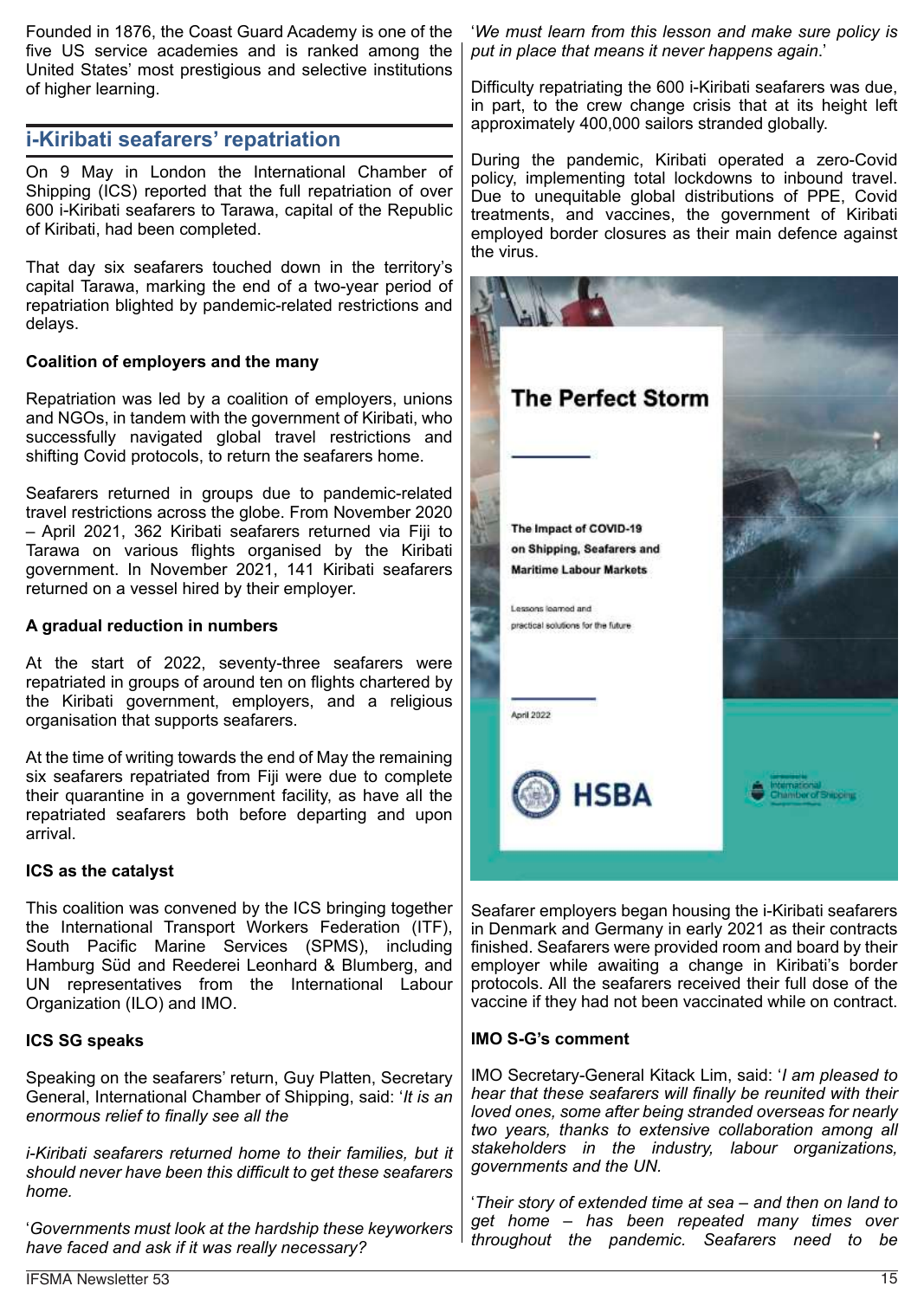*designated as key workers by all States, so that their travel and repatriation can be facilitated*.'

#### **The German Ship Owners' view**

Gaby Bornheim, President of Verband Deutscher Reeder, said: '*It is a great relief to know all seafarers safely home after more than two years. Responsible ship owners have worked hard to achieve this, even though none of the delays has been their fault.*

'*We are also happy to acknowledge that in the crisis we have experienced the firm social partnership with unions and NGOs who have been instrumental for the successful return.*

'*The return of the seafarers would not have been possible without the tremendous support of international organizations such as ILO and IMO. It has proven that multilateralism is to the benefit of people*.'

#### **Report:** *The Perfect Storm*

The ICS recently commissioned a report with Hamburg Business University to evaluate the scope of the crisis and mitigation of a recurrence. The Perfect Storm report\* defines the necessary actions governments and international organisations must take to prevent another humanitarian crisis and disruptions to the global supply chain.

The report notes Australia, China, India, and Japan as responsible for the worst treatment of seafarers during the height of the pandemic.

\*Available here: https://tinyurl.com/y64sav77

Research featured in this report investigates macro and micro-effects of the COVID-19 pandemic on the shipping industry. More specifically, it assesses:

- The economic and regulatory responses to the pandemic, particularly those enacted by national governments;
- The impact of national public health policies, implemented to contain and mitigate COVID-19, on shipping labour markets and the supply chain; and
- The effects of national policies on the international logistics network and the shipping industry, as well as on shipping's longstanding commitment and contributions towards the United Nations (UN) Sustainable Development Goals (SDGs), including in the context of global shipping employment.

# **ICS and Suez accord**

The London-based International Chamber of Shipping representing 80% of world's merchant fleet and the Suez Canal Authority have signed a landmark agreement to enhance cooperation.

It was announced on 11 May from Ismailia, Egypt, that the International Chamber of Shipping (ICS) and Egypt's Suez Canal Authority (SCA) had signed a Memorandum of Understanding (MOU) covering key issues impacting international ship owners and operations of the Suez Canal.



*Illustration per www.suezcanal.gov.eg Suez Canal Authority ©.*

This yearlong commitment, signed during a meeting at the SCA HQ, will increase information sharing and negotiations on the movement of global trade through the Canal. It will open communication on long-term strategies for toll pricing, environmental protection, and decarbonisation.

#### **In-depth collaboration**

It is understood that the MOU represents a formalisation of dialogue between ICS and SCA. The organisations hope it will lead to in-depth collaboration on operational and structural policies of the Canal, the safety and security of transiting vessels, and enhancing pilotage, towing and repair services.

The agreement follows a period of close co-operation between the two organisations, who have been in regular contact over the Covid-19 pandemic, and during the grounding of *Ever Given* in 2021.

#### **COP 27\* this November**

Egypt is increasingly positioning itself as a key figure in the shipping sector's decarbonisation, and the country will host COP27 this November. A maritime delegation led by ICS is scheduled to return to Egypt for the UN climate summit to continue meaningful dialogue on shipping's transition to net-zero.

Admiral Osama Mounier Mohamed Rabie, Chairman and Managing Director of SCA, remarked: '*We adopt an ambitious vision to reinforce the pivotal role of the Suez Canal Authority amid the international community of maritime navigation, and the benefit of our clients is our major priority.*'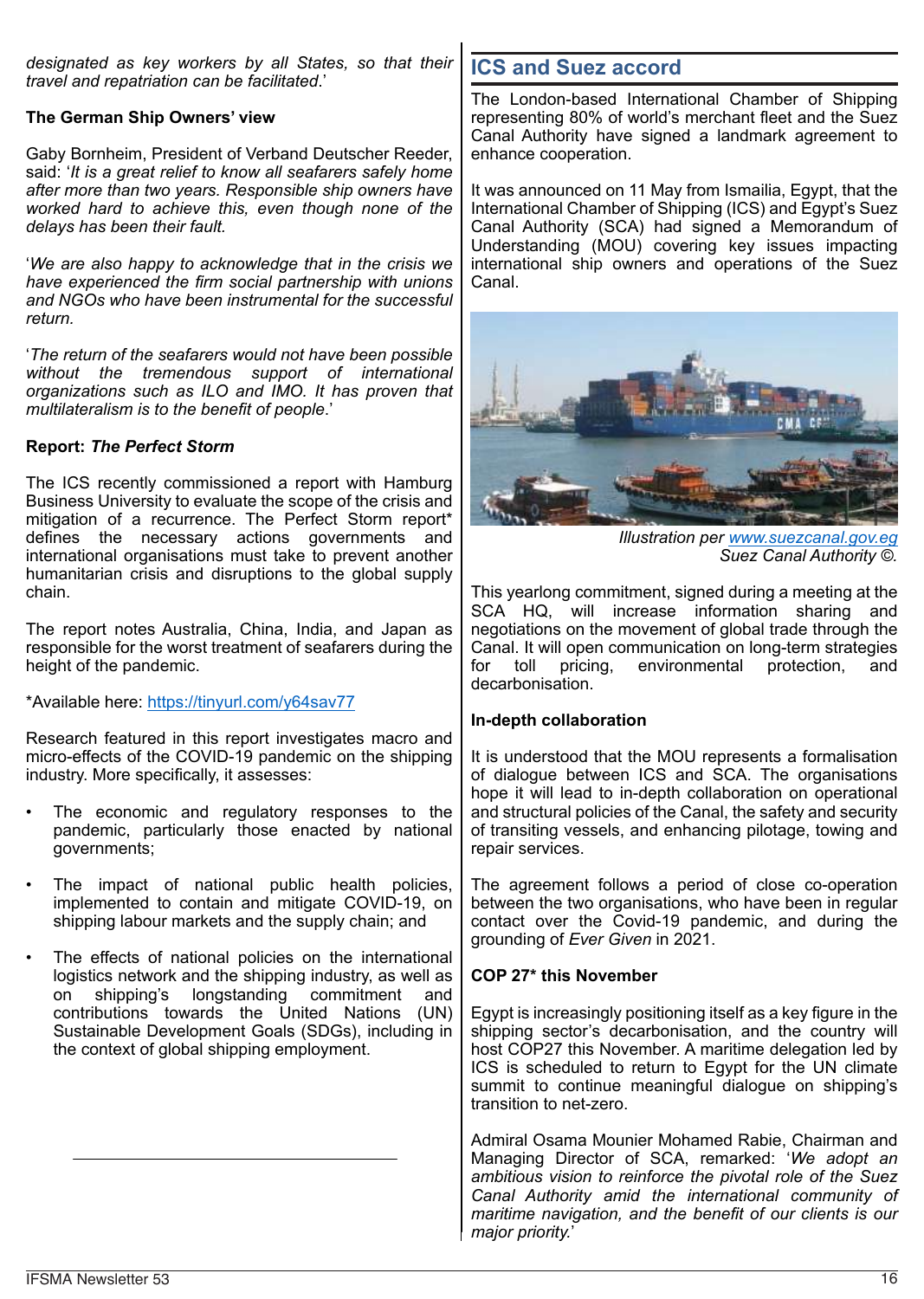Esben Poulsson, Chairman of the ICS, commented: '*ICS has enjoyed a close liaison with the Suez Canal Authority for almost a century. We thank the Authority for its hospitality and look forward to building on our cemented relationship.*

'*The maritime industry is at an inflection point as we earnestly begin our transition to a renewable future. The conversations we have had this week leave me with great confidence that Egypt will be one of the leaders of industry's green transition, leaning on its position at the heart of the maritime world*.'

This was the first in-person meeting between ICS and the SCA since July 2015.

The previous visit focused on the widening of the southern canal, and an overview of the dual canal construction system, which has since been completed.

\*For more see here: https://tinyurl.com/ecbjpj3z

# **USCG & JCG Cooperation**

#### **Operation Sapphire**

On 19 May the United States Coast Guard and Japan Coast Guard formally expanded cooperative agreements and established a new perpetual operation during a ceremony in Tokyo.

Vice Admiral Michael McAllister, Commander of US Coast Guard Pacific Area, and Vice Admiral Yoshio Seguchi, Japan Coast Guard Vice Commandant for operations, represented their respective services during the historic document signing ceremony and celebration at Japan Coast Guard Headquarters.



*Vice Admiral Michael McAllister, Commander of US Coast Guard Pacific Area, Vice Admiral Yoshio Seguchi, Japan Coast Guard Vice Commandant for operations, and members of their staffs pose in front of the Japan Coast Guard Ship Bukou on 18 May.*

Although a memorandum of cooperation between the sea services has existed since 2010, strengthened relationships, increasing bilateral engagements and continued focus on maintaining a free and open IndoPacific region necessitated expansion of the memorandum.

It was reported that the new operation's name, SAPPHIRE, is an acronym for Solid Alliance for Peace and Prosperity with Humanity and Integrity on the Rule of law-based Engagement, and it honours the gem regarded as an emblem of integrity and affection found throughout the Indo-Pacific region.

Operation Sapphire encompasses all the annual interactions between the Japan and US Coast Guards, with the goal of increasing interactions over time.



To formalize the expanded cooperation, annexes were added to the existing memorandum of cooperation outlining Operation Sapphire to include standard operating procedures for combined operations, training and capacity building, and information sharing.

Said Admiral McAllister: '*We rely on our partners, allies, and like-minded nations to achieve our shared missions. As evidenced by this agreement, our relationship with the Japan Coast Guard is stronger than ever, and I am looking forward to many more decades of partnership and collaborative operations in the Indo-Pacific.*'

In response Admiral Seguchi said: '*We will conduct smooth cooperation in the fields of joint operation, capacity building and information sharing by this agreement. Sapphire embodies the rule-of-law based engagement between the coast guards, and we will expand the principle of Free and Open Indo-Pacific to other nations*.'

> *Courtesy Photos US Coast Guard Pacific Area USCG ©*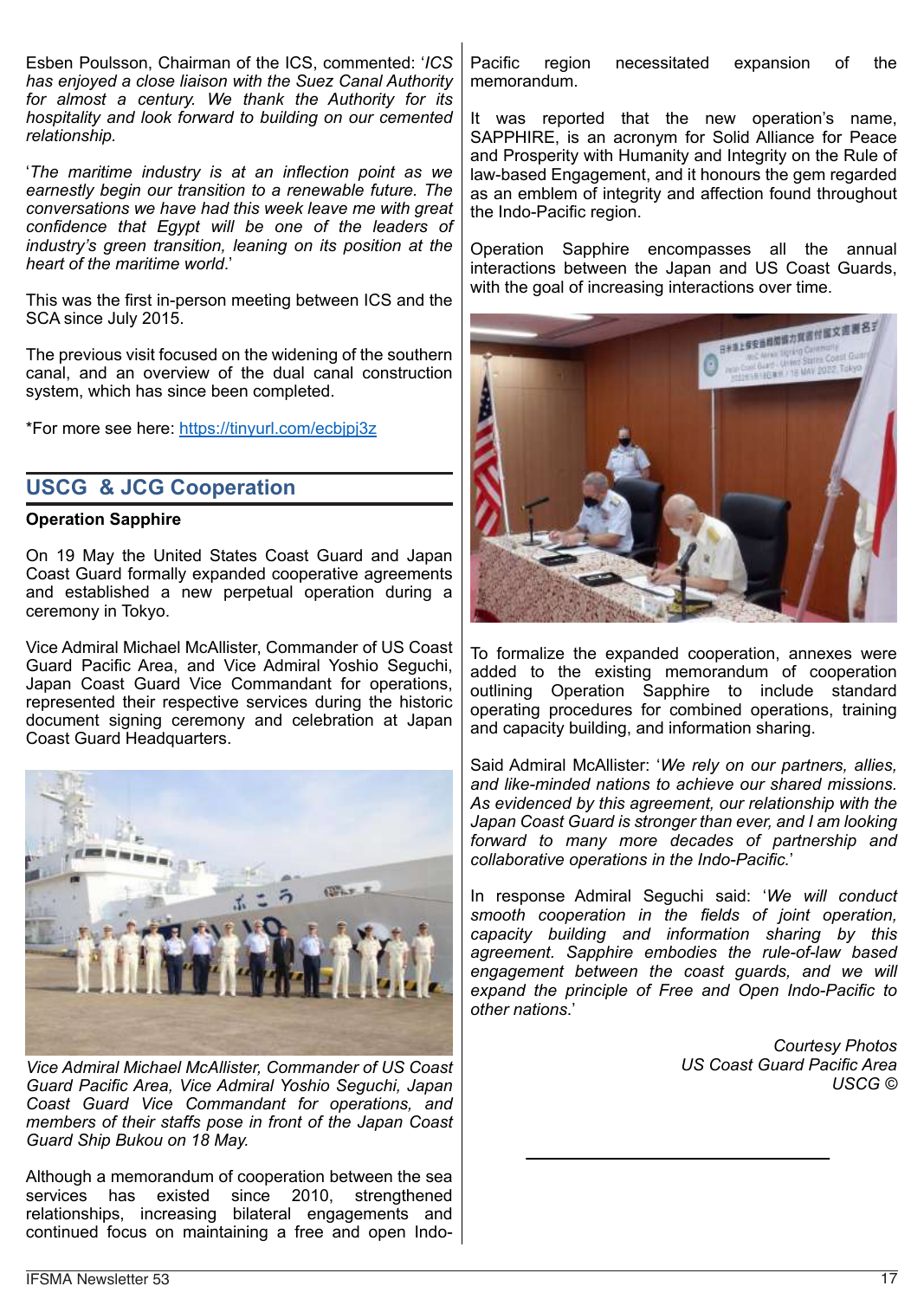# **Empowering Women in Shipping**

## **The Route to Achieving Gender Equality**

Elpi Petraki, Operations, Chartering and Business Development Manager at ENEA Management, and President of WISTA Hellas, says it is vital that the industry works together to empower women working in shipping and eliminate gender inequality.

Much has changed in the maritime industry over the last decade. The industry is in a period of transition as it embraces new technologies, modernises and moves towards a more sustainable future. However, shipping itself is also changing as it strives to rectify its historic gender imbalance and create a more diverse and gender balanced industry.

Over the last 24 years Elpi Petraki has seen more women enter and succeed in the maritime industry. '*At the start of my career, there were very few women working directly in the shipping industry. Greece was one of the exceptions, as there have always been many women working in maritime related positions, but this was not the case internationally*,' she explained.

However, Petraki highlights that women can now be seen throughout the sector and hold a wide range of positions, in ship chartering, brokering and operations, engineering, technical management and QHSE, and as crew on board vessels.

Petraki is the Chartering, Operations and Business Development Manager at ENEA Management – a Greek shipping company that operates a fleet of specialised tankers. She is the Petraki, a member of the board of directors for the Hellenic Chamber of Shipping and an active member of Intertanko.

She is also the President of the Women in Shipping and Trade Association (WISTA) Hellas and is committed to eliminating gender-based inequality in the maritime sector by promoting diversity and inclusion and supporting women in furthering their careers.

WISTA promotes diversity and the empowerment of women, and Petraki explained its approach as two-sided: '*On the one hand, we aim to ensure women have a seat at the table and can participate on an equal basis in the dialogue on how to create a more diverse and inclusive workforce. On the other, it gently prods the industry into recognising that women can, and are, meeting the requirements of any shipping-related position, whether it's in an office, boardroom or on a vessel*.'

#### **Diversity is the key**

However, Petraki stressed that removing gender inequality is not about women replacing men; it is about working together to empower women and acknowledging that they have the skills and experience to lead effectively, make decisions and address the challenges facing the industry.

She added: '*Diverse teams are known to work better, make better decisions and deliver better results. So, we need to keep working together to create a diverse and*

*inclusive culture that not only celebrates the individual, but recruits people who can provide different perspectives and experiences*.'

To further promote gender diversity in the sector IMO organised the first International Day for Women in Maritime on 18 May 2022. The inaugural theme: *Training-Visibility-Recognition: Supporting a barrier-free working environment* highlighted the need for women to be more visible throughout the maritime sector, and to be more widely represented at the decision-making level, while also looking at skills development.



On reflection Petraki said: '*The IMO's International Day for Women in Maritime is a great opportunity to raise awareness, celebrate women in the industry and really highlight their contribution, skills and experience*.' However, raising awareness is only the first step, Petraki added, as the need for diversity and inclusion in all its forms needs to be promoted year-round.

#### **Supporting Women at Sea**

While the number of women working in onshore positions has increased significantly, there are still areas where women remain underrepresented. This is particularly the case at board level, in technology and research, and at sea.

According to the 2021 BIMCO/ICS Seafarer Workforce report, the number of women serving as seafarers has increased by 45.8% compared to 2015. However, Petraki points out that while progress has been excellent, this still only accounts for just over one percent of the global seafaring workforce.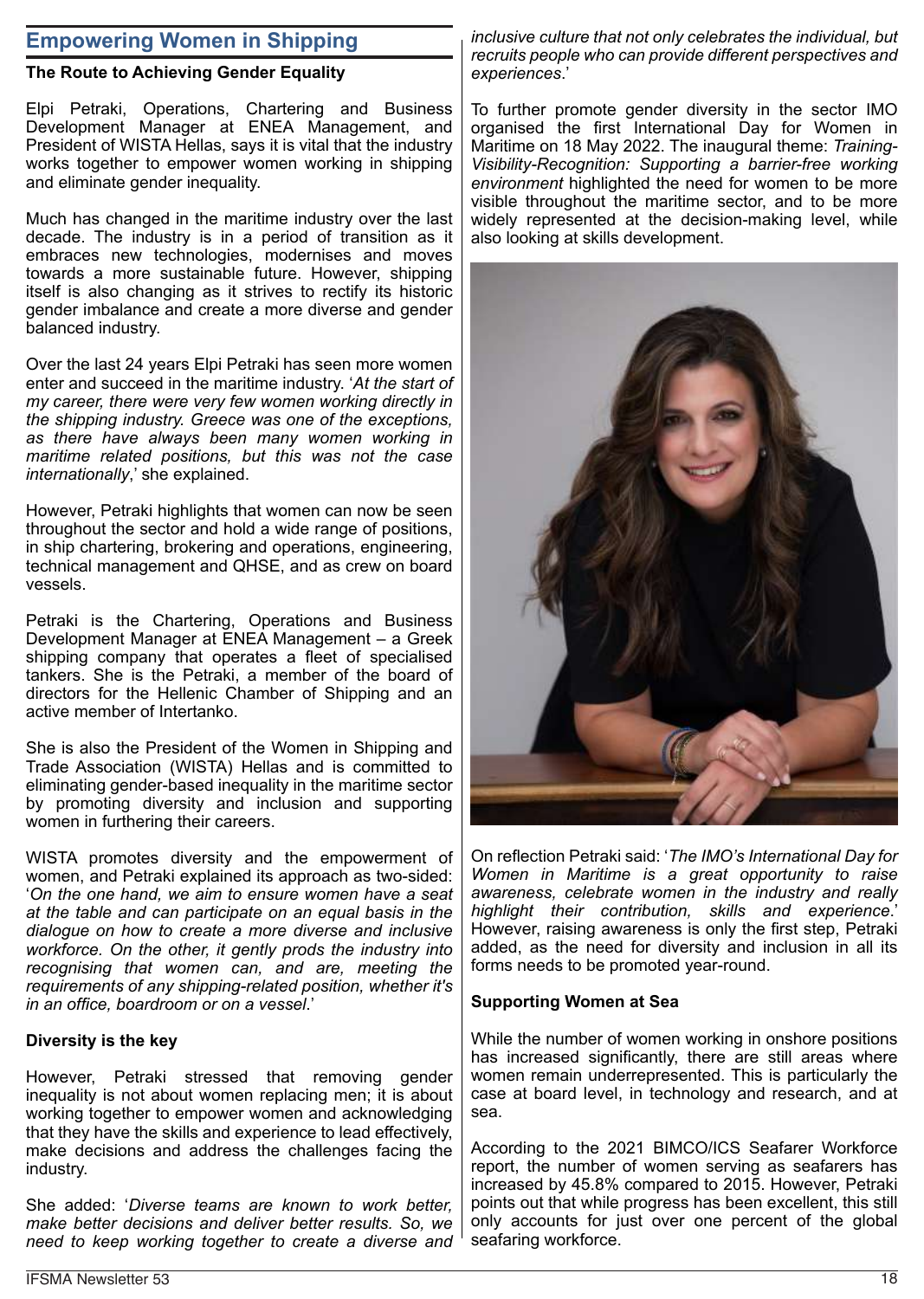Petraki: '*To encourage more women to consider a career at sea, it is essential that the industry understands the challenges that women face when working at sea so that the necessary steps can be taken to make sure the environment on board is right, so that women are safe and happy at work*.'



At the forthcoming Posidonia conference (6-10 June), WISTA Hellas will host a Women at Sea seminar where women seafarers will share their experiences, providing an opportunity to discuss the challenges they face and the steps the industry needs to take to create a more diverse seafaring workforce.

Petraki suggested that the Short Sea Shipping sector could offer a route in for women considering a career on board, as the voyages are shorter and more predictable. In her words: '*Many of the Short Sea Shipping companies are small to medium sized, making it easier to implement the necessary changes at a faster pace*.'

#### **Making the industry more accessible**

Another way in which the maritime sectors can help break down the barriers is through education and access to training programmes. A strong advocate for education, Petraki is also on the board of the Hellenic Maritime Museum where she assists with the preservation of maritime history and developing an environment where younger generations can learn about the maritime industry and what it has to offer.

She commented: '*WISTA is committed to supporting the next generation through continuous professional development by offering education and training which can help women and other people become better equipped to deal with the challenges they face in shipping every day*.'

WISTA Hellas works closely with prominent educational institutes. It offers full and part time scholarships to its members for courses such as the ALBA Graduate Business School's MBA in Shipping, an MSc in Logistics and Supply Chain Management from the BCA College and the University of Piraeus' MSC in Ship Management. It has also partnered with the ALBA Graduate Business School to provide a Leadership Programme specifically for women in maritime.

Similarly, at an international level, in March this year the IMO and WISTA International launched the Maritime ShEO Leadership Accelerator Programme, which has been designed to provide women with the management knowledge and skills they need progress into leadership roles and create visible role models within the industry.

In conclusion Petraki highlighted that women in leadership positions also have a responsibility to lead by example and share their knowledge and experience with others: '*Setting an example is very important", she says. "I truly believe that by working together and sharing our own experiences, we can bring about change and encourage others to take the next step in their careers as we strive to create a more supportive, diverse and inclusive maritime industry*.'

# **Hybrid powered Ro-Pax ferries**

## **MacGregor equipment order**

MacGregor, part of Cargotec, reported that it had been selected to supply comprehensive packages of Ro-Ro equipment for three pro-ecological, low-emission vessels powered by four LNG engines of dual-fuel type with battery assistance (hybrid).



*Polskie Promy ferry.*

*Remontowa Marine Design & Consulting ©.*

These Ro-Pax ferries will be built at Remontowa Shiprepair Yard S.A, the largest shipyard of Poland's shipbuilding group Remontowa Holding, for the Polish ferry company Polskie Promy, part of Polska Żegluga Morska (PŻM).

MacGregor's scope of supply encompasses design, manufacturing, transport and installation assistance for the bow and stern equipment together with internal ramps and doors. The bow ramp folding frame provision and mooring rope self- tensioning system increase efficiency by enabling loading at two levels and reducing turn-around time in port, it is stated.

# **Atlantic medical evacuation**

The US Coast Guard medevaced a man on 18 May from a bulk carrier approximately 130 miles SE of Galveston, Texas.

Coast Guard Sector Houston-Galveston command centre watchstanders received a medevac request at 1927 the previous day from the *Lacta*, a 646ft loa bulk carrier, stating a 20-year-old man aboard was experiencing complications from high blood pressure.

Watchstanders consulted with the duty flight surgeon, who recommended a medevac.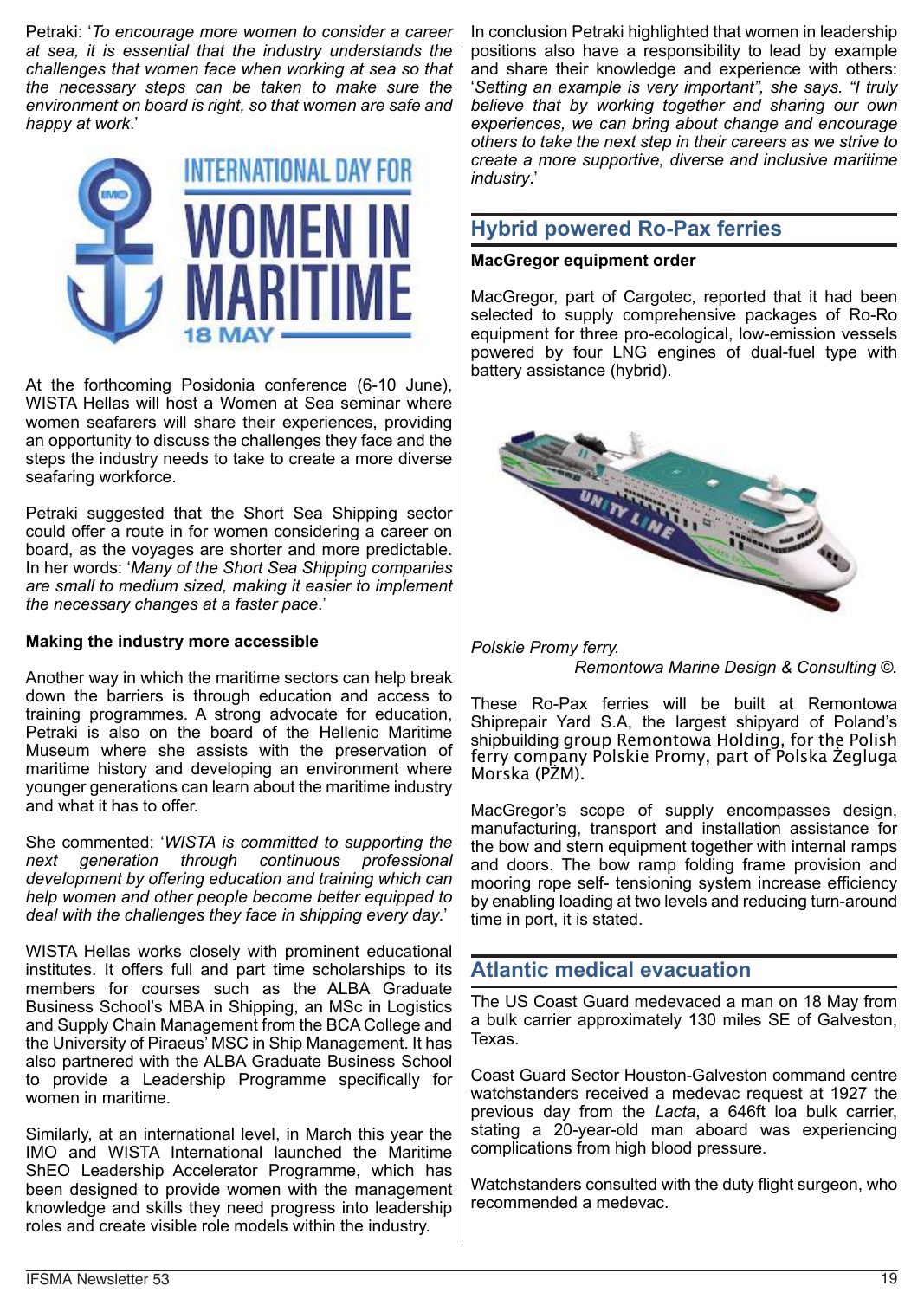

A Coast Guard Air Station Houston MH-65 Dolphin helicopter crew launched to conduct the medevac while a Coast Guard Sector/Air Station Corpus Christi HC-144 Ocean Sentry airplane crew launched to provide an overflight and relay communications.



The Dolphin crew rendezvoused with the bulk-carrier, hoisted the man and transferred him to the University of Texas Medical Branch at Galveston in stable condition.

*Courtesy Photo: US Coast Guard District 8. USCG ©.*

## **Australian election update**

#### **National Fleet will boost Australia's maritime industry**

The International Transport Workers' Federation (ITF) has again congratulated the Australian Labor Party on its win in the country's election, saying it will be profoundly important for the nation's seafarers. This was reported by ITF on 26 May.

The party promised, and now has a mandate from the Australian public, to establish a National Fleet with improved rules on coastal trading (cabotage), which will revitalise the Australian maritime sector.

The new Prime Minister, Anthony Albanese, was the architect of Australia's short-lived 2012 cabotage law (struck down by conservatives in 2015) and is an outspoken proponent of a strategic fleet.

Albanese told *Daily Cargo News* during the Ports Australia Biennial Conference 2018 in Darwin; '*You need a maritime sector and maritime skills It is a matter of understanding that there is a national interest*.'

He continued: '*You do not allow a truck to take goods from Melbourne to Sydney on the Hume Highway, with a Filipino truck, with Filipino standards — why should that be allowed on the blue highway*?'

During the election campaign, both major parties came out in favour of a strategic National Fleet.

#### **The benefits of cabotage are clear**

Stephen Cotton, General Secretary of the ITF commented: '*Ninety-one countries, including most of Australia's trading partners, have cabotage laws to protect their own maritime industries.*

'*Their governments recognise a slew of benefits. National security. Fair competition. The maritime knowledge and technology a country needs. The creation of good quality jobs. Safety and security for ships and their crews. Marine environmental protection. Above all, it is an essential step in tackling climate change*.'

Most industry experts agree the policy is vital in protecting Australia's economic and security interests.

Yet despite overwhelming support that the policy is vital in protecting Australia's economic and security interests, lobby group Shipping Australia is continuing to prosecute an ill-informed case against the establishment of a strategic national fleet.

Cotton added: '*Shipping Australia's stance is out of step with the ship owners that it is purporting to represent – I cannot believe that they are persevering with their baseless claims that cabotage laws and the Jones Act in the USA, have been failures*.

'*Shipping Australia has made itself largely irrelevant with its stance. We* (ITF) *are actively lobbying ship owners to abandon Shipping Australia and to demand that ship owners who are members of the body clarify their position and publicly retract from statements that fail to represent their interests*."

David Heindel, ITF Seafarers' Section Chair and<br>Secretary-Treasurer of the United States-based Secretary-Treasurer Seafarers' Union International, took issue with Shipping Australia's slur against the US Jones Act.

He reflected: '*Shipping Australia's attack is ill-informed, negligent and opportunistic given the importance of the Jones Act and its broad support by every Administration since inception in 1920.*

'*The Act provides national and economic security for the United States and plays a role in international stability. Many of the shipping companies Shipping Australia purports to represent in Australia are in full partnership with US carriers and would resent and reject the group speaking in this way on their behalf*.'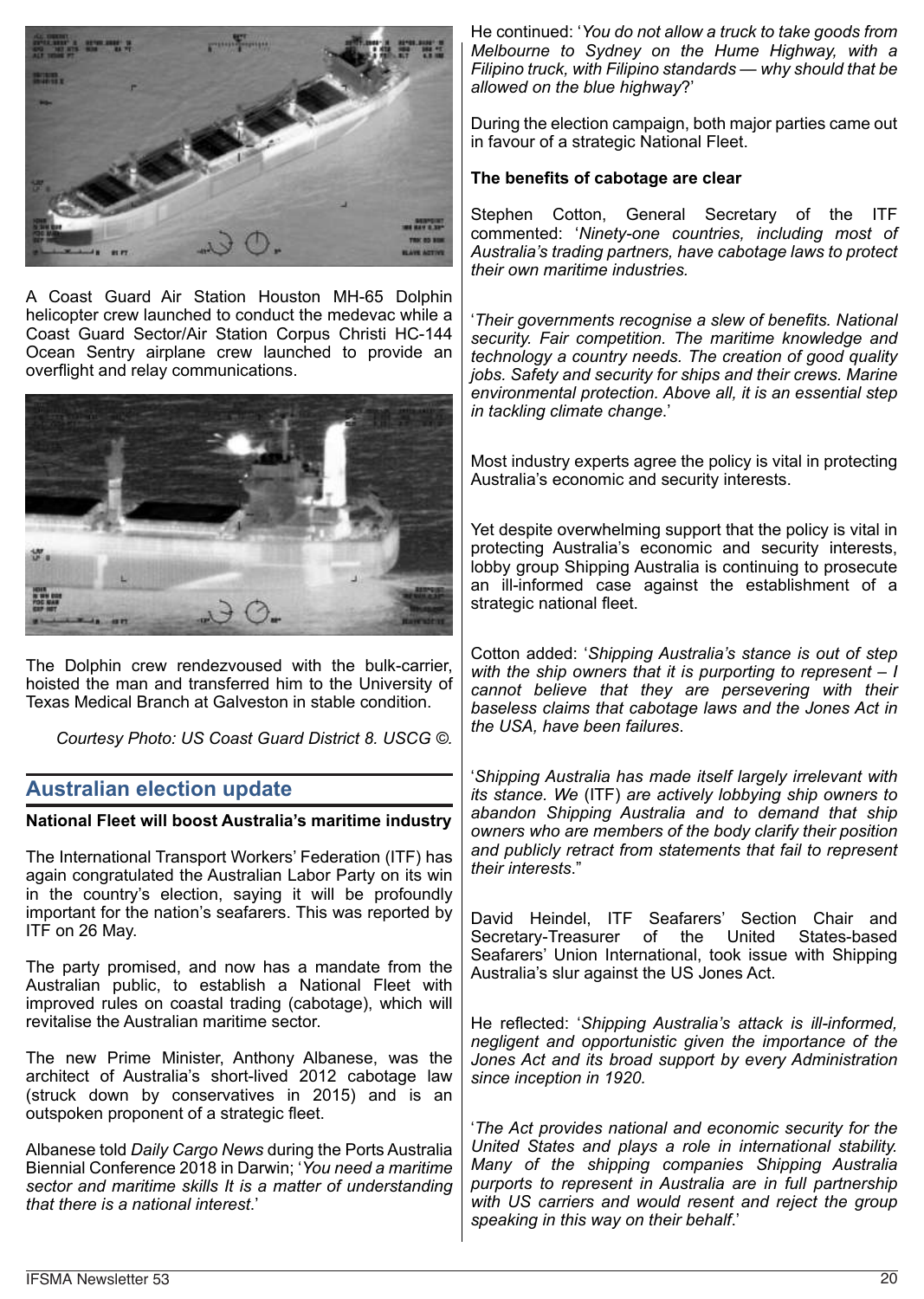#### **Cabotage to bring more prosperity to Australia**

Ship owners should work with the government and maritime unions to build a prosperous industry for everyone, according to Chris Given, chair of the ITF's global Cabotage Task Force.



*Australia's new Prime Minister, Anthony Albanese, is an outspoken proponent of a strategic fleet.*

He commented: '*We look forward to the government's plan for a strategic fleet and further work to strengthen cabotage in the maritime shipping sector in Australia.*

'*Workers, particularly seafarers, suffered greatly under the previous administration and we are optimistic that this new government will take immediate steps to right years of wrong-doing, bringing back decent, well-paid seafaring jobs*.'

Given characterised Shipping Australia Limited's position as peddling '*inaccurate and deceptive*' arguments against the globally-accepted cabotage regime.

In conclusion he said: '*We encourage major shipping lines to reject falsehoods from mouthpieces like Shipping Australia Limited and instead see this moment for what it is — an excellent opportunity for Australia to secure economic growth, foster a talented and qualified workforce, and advance sustainability in their domestic trade*.'

## **Dangers of cargo liquefaction**

North P&I Club has released a new briefing paper exploring the insurance implications when solid cargoes behave like fluids and presenting typical responses to claims arising from cases of liquefaction.

Published on 25 May *A Most Dangerous Trade: The Problems of Liquefaction* provides insight into the consequences of liquefaction, whereby solid bulk cargo behaves like a fluid, creating a free-surface effect that may, in certain cases, cause the vessel to capsize. The paper is written by David Richards, Director (Claims), North P&I Club.

Opening with an overview of the phenomenon in the maritime context, *A Most Dangerous Trade* describes how liquefaction risk might be overlooked initially and later identified during loading or mid-voyage – despite compliance with the International Maritime Solid Bulk Cargoes (IMSBC) Code. The paper goes on to investigate

the insurance implications of liquefaction causing the loss of a ship – presenting typical claims responses from charterers and cargo interests – and outlines the role of P&I providers in covering such incidents.



*Illustration per: www.nepia.com with thanks.*

*North P&I Club©.*

*A Most Dangerous Trade: The Problems of Liquefaction* is available now. To download, visit: https://tinyurl.com/3rzkprds

# **Marine geospatial collaboration**

#### **UK's role as a global leader in ocean science**

A collaborative study from partners across the UK in government, industry and academia reveals that groups responsible for gathering marine geospatial information must find new, more efficient ways of working together.



**The future of UK marine geospatial data report**

The UK's approach to collecting data from the world's oceans will significantly improve with greater collaboration